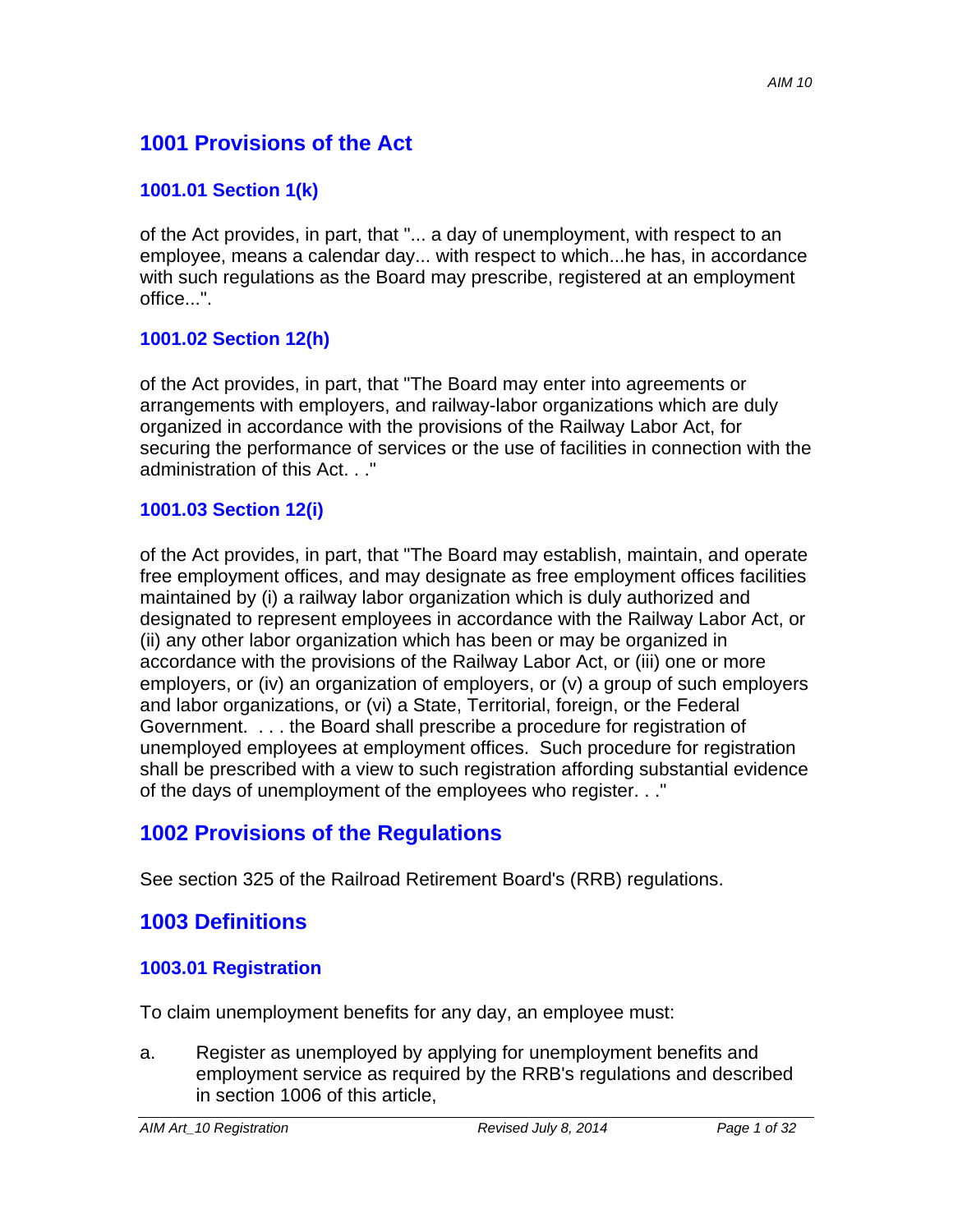- b. File a claim for benefits in accordance with the RRB's regulations (section 1007), and
- c. Provide any other information that the RRB needs to properly adjudicate his or her right to unemployment benefits.

A registration exists with respect to any day for which the employee registers in accordance with the RRB's regulations as described above except:

- a. If a registration has been made for a day of unemployment, and the claim for that day is later withdrawn, the registration made for that day is not considered to have been withdrawn; and
- b. If, at the time of establishment of an extended benefit period, it is apparent that beginning the extended benefit period with a particular day would clearly be to the employee's disadvantage, no registration is deemed to have been made with respect to that day; and
- c. No registration is deemed to have been made for any day that would be the first day of a registration period in a benefit year:
	- 1. In which the employee is not a qualified employee, or
	- 2. In which benefits have already been paid to the employee for 130 days of unemployment (unless the registration is made in an extended benefit period), or
	- 3. In which unemployment benefits have already been paid to the employee in an amount equal to the employee's compensation in the base year (unless the registration is made in an extended benefit period).

# **1003.02 Filing**

Filing is the delivery of an application or a claim form for unemployment benefits to an office of the RRB within the time prescribed by the RRB's regulations. An application must be received at an RRB office within 30 calendar days of the first day that the employee intends to claim as a day of unemployment. A claim must be received no later than 15 calendar days after the last day of the claim form or the date the form was mailed to the employee, whichever is later.

# **1003.03 Claim**

An employee claims a day as a day of unemployment by registering for the day on a claim form provided by an office of the RRB.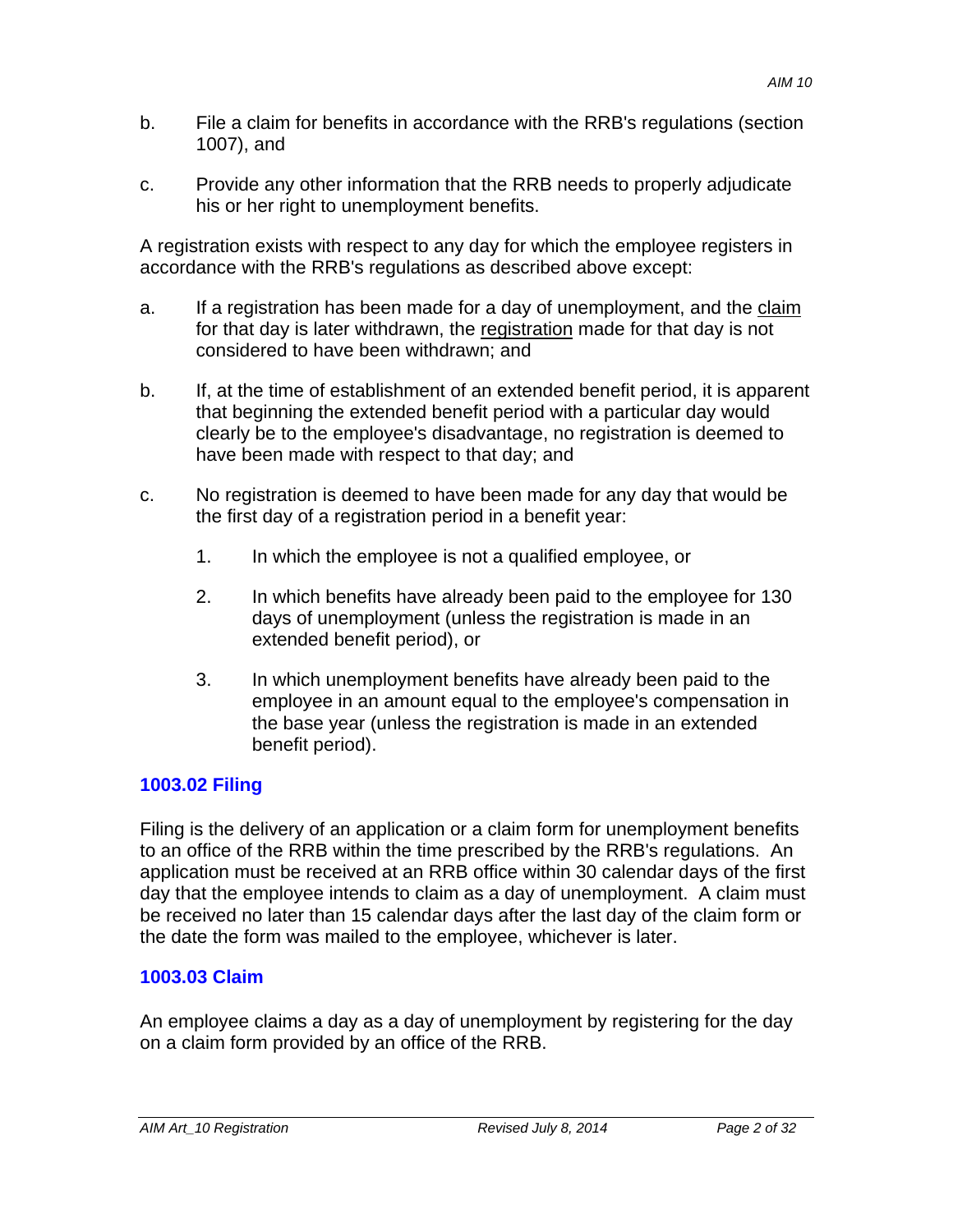#### **1003.04 Withdrawal of a claim**

In the absence of fraud, a claimant may withdraw a claim to a day by informing the RRB in writing that he or she no longer wishes to claim such day. Benefits paid to the employee for days which are being withdrawn must be repaid to the RRB. (See Section 1003.01)

#### **1003.05 Normal Registration**

A normal registration is made by an employee by filing an application or a claim for unemployment benefits with an office of the RRB within the time prescribed by the RRB's regulations.

#### **1003.06 Advanced registration**

An advanced registration is a registration filed prior to days claimed as days of unemployment on the claim form. Advance registration for days is not permitted.

#### **1003.07 Delayed registration**

A delayed registration is a registration made on a day after the last day on which the claimant could have made a normal registration.

# **1004 Registered in Accordance With Regulations of the Board**

For the purpose of Section 1(k) of the Act, which defines a day of unemployment, an employee has registered in accordance with the regulations of the RRB, with respect to a day, if:

- a. A registration with respect to such day has been made by the employee (see section 1005);
- b. A Form UI-1 for the benefit year which includes the days to be claimed, completed by the claimant, has been received in the district office serving his or her area or any other office of the RRB (see section 1006);
- c. The information required by the claim form with respect to such day has been received in the district office (see section 1007);
- d. Any other information required by the RRB to properly adjudicate the employee's right to unemployment benefits has been provided; and
- e. The registration is normal or is acceptable as a delayed registration (see section 1008).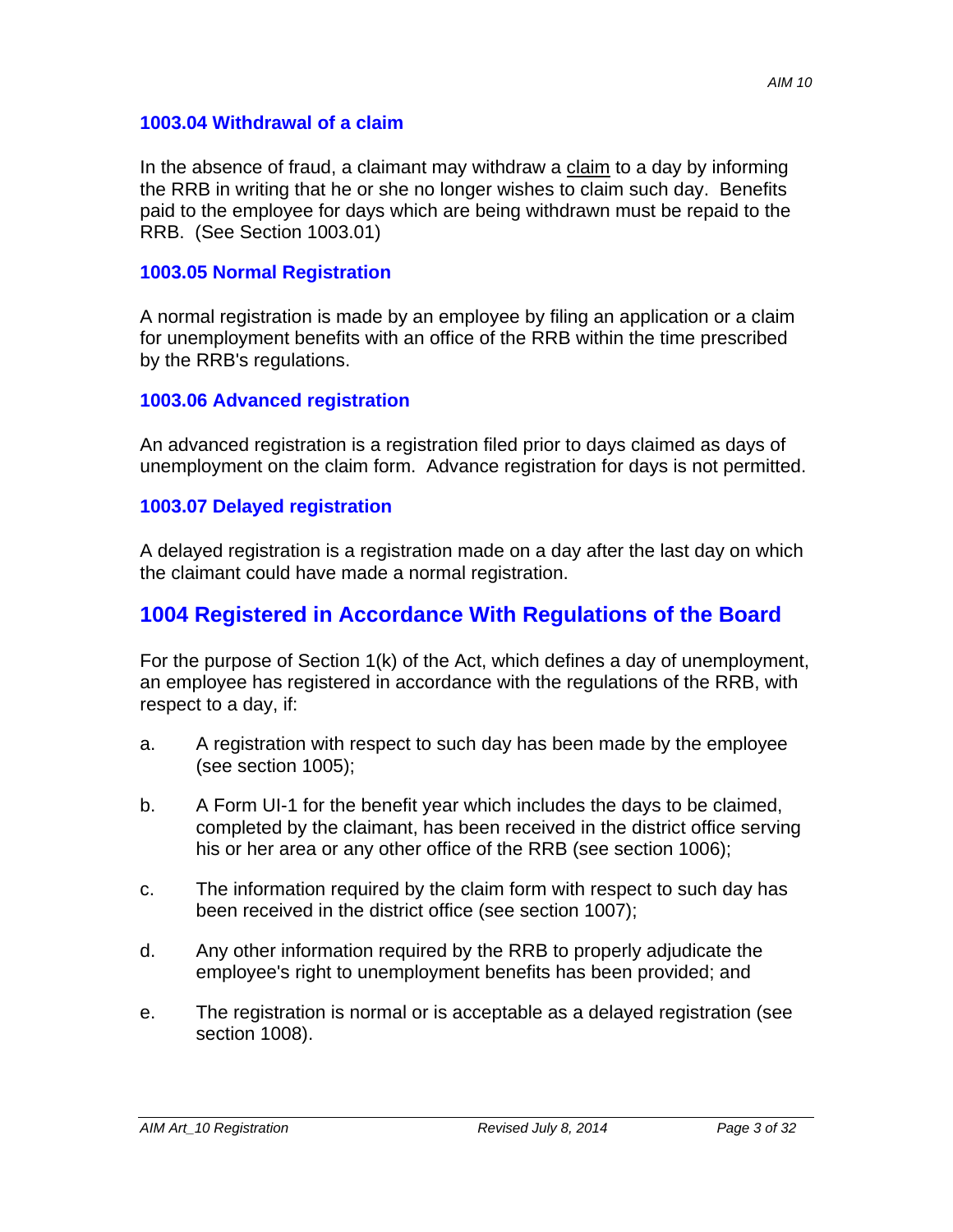Note: Any questions regarding registration for unemployment benefits by claimants residing in a foreign country should be referred to the Bureau of Field Service.

# **1005 Determining Whether Registration Has Been Made**

## **1005.01 Usual basis for determination**

In the absence of evidence to the contrary, consider that an employee has registered for a day if he or she has signed for the day on Form UI-3 or other form provided by the RRB for registration.

# **1005.02 Signature**

An employee has not registered for a day unless he or she has signed for it on the claim form provided by the RRB. If a signature is recognizable as the signature of the claimant, it is acceptable whether made in writing, in printing, or by witnessed mark. If the claimant signs with a mark, two witnesses should also sign the form. If there is a change from written to printed signature, from signature to mark, or vice versa, an investigation will be necessary unless an adequate explanation is furnished.

# **1005.03 Existence of more than one registration**

An employee who has made a registration with respect to a day may, after withdrawing his or her claim based on such registration, make another registration for the day. Thus, there may exist simultaneously more than one registration made by an employee with respect to a day, but not more than one claim to the day.

# **1006 Application for Unemployment Benefits and Employment Service**

## **1006.01 Requirement**

An application is required at the beginning of each period of unemployment in a benefit year unless:

- a. The employee filed an application for an initial period of unemployment in a benefit year and has a subsequent period of unemployment within the same benefit year, or
- b. The employee had filed an application for benefits for a period of unemployment that began in the preceding benefit year and the period of unemployment continued into the next benefit year.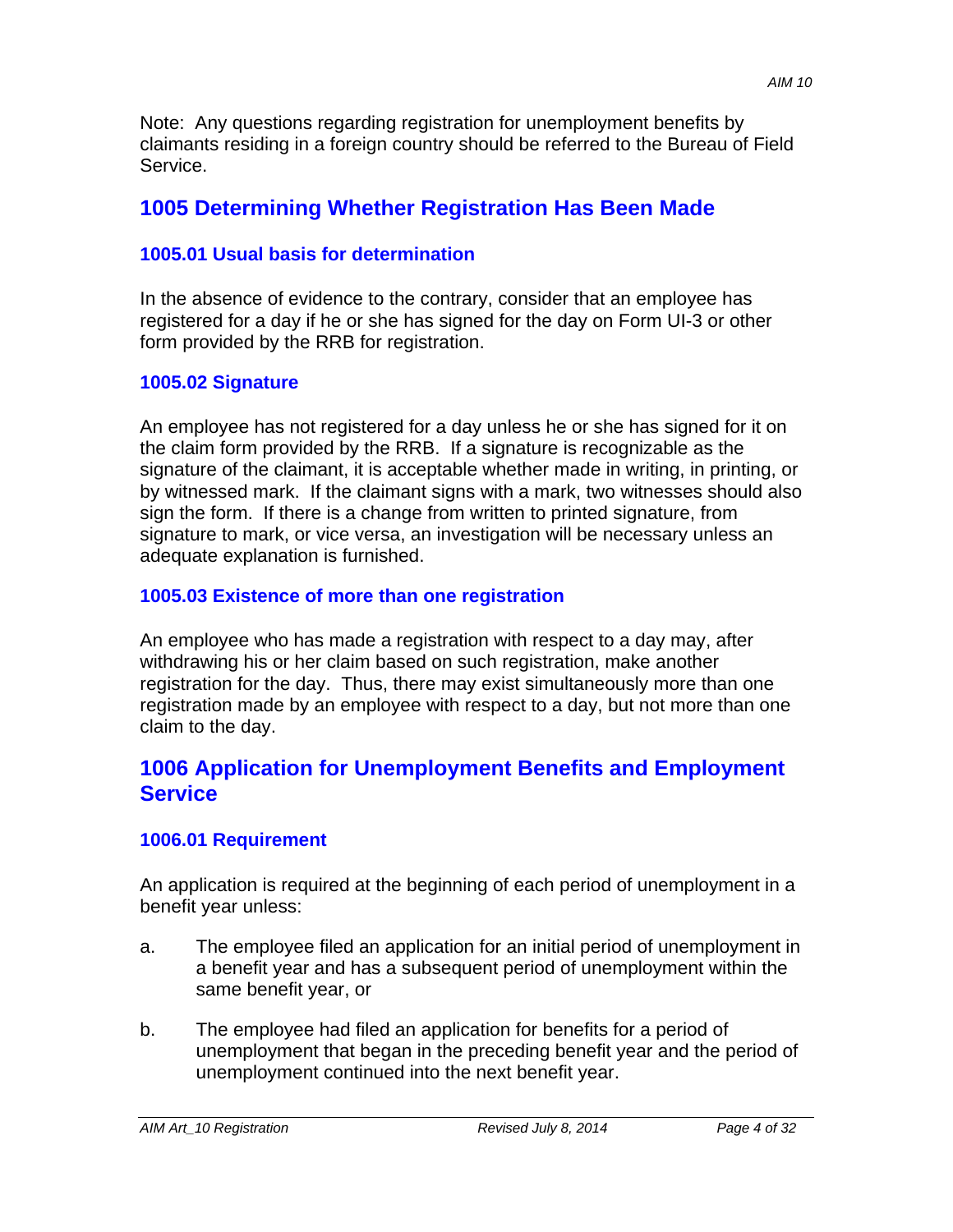In either circumstance, the initial application will be treated as an application for days in the subsequent period of unemployment or as an application for days in the next benefit year, as the case may be.

## **1006.02 Purpose**

An application for unemployment benefits and employment service must:

- application; a. Furnish sufficient information to identify the individual who submitted the
- b. Assist the RRB in determining whether the applicant is a qualified employee and whether any of the information reported on the application affects eligibility for benefits; and
- c. Assist the RRB in placing the employee in any suitable employment that may be available.

# **1006.03 Time for filing application**

An employee may deliver or mail his or her application to any RRB office, but the application must be received within 30 calendar days of the first day the employee intends to claim as a day of unemployment.

# **1007 Claim Form**

## **1007.01 Requirements**

After an employee has applied for unemployment benefits in accordance with section 1006 of this part, he or she must claim a day as a day of unemployment by registering with respect to such day. Registration will be made on the claim form provided by the RRB to the employee. Upon registration, a claimant will furnish the information required by the claim form. Information is required if it is called for by the form and is needed to adjudicate the particular claim. Until the information required, no day with respect to which such information is needed will be considered as a day of unemployment.

## **1007.02 Claim period**

A claim for unemployment benefits covers a period of 14 consecutive calendar days.

# **1007.03 Time for filing**

A claim for unemployment benefits must be filed at an office of the RRB no later than 15 calendar days after the last day of the claim period or 15 calendar days after the date on which the claim form was mailed to the employee, whichever is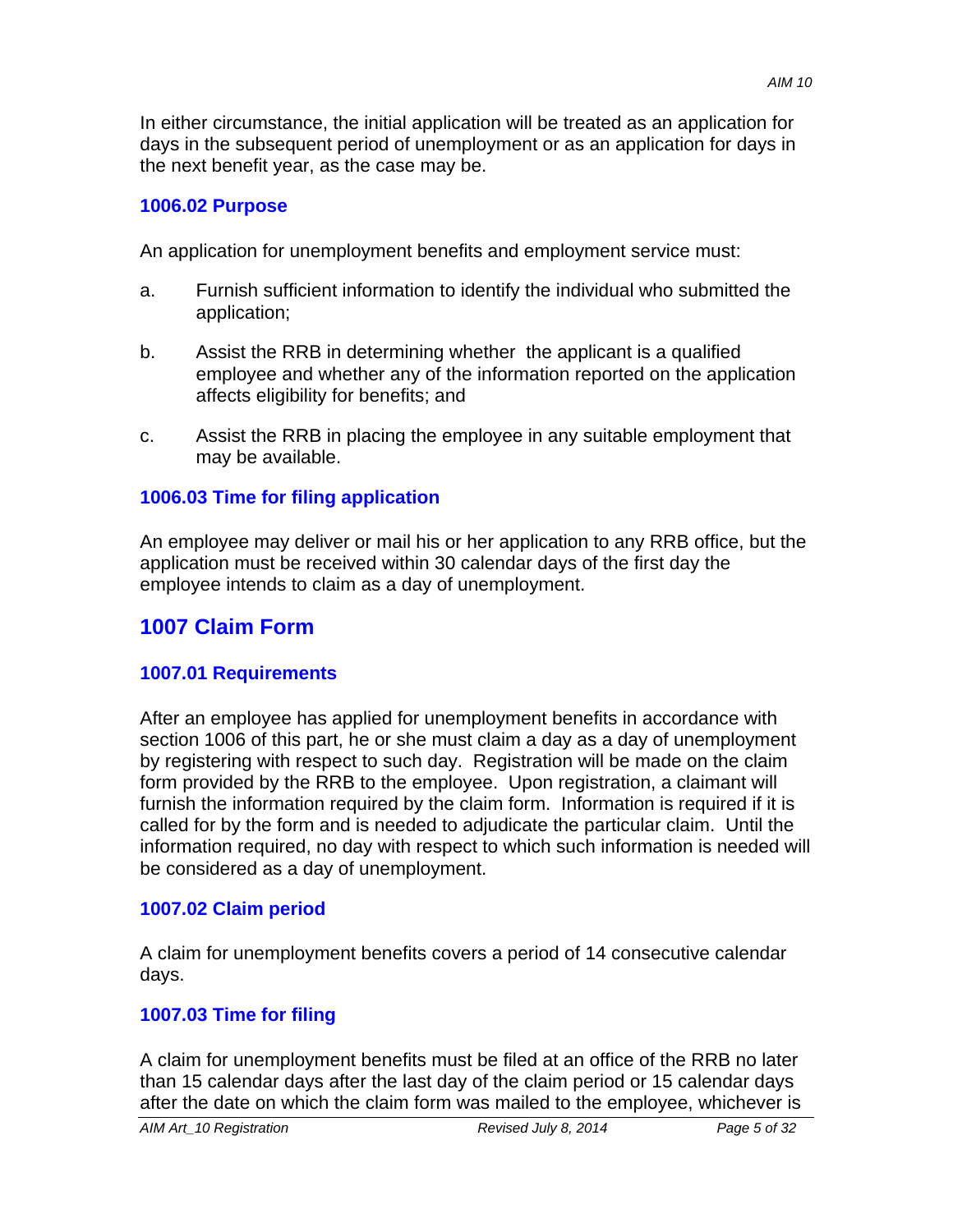later. To determine whether the time for filing the claim may be extended, consult section 1008 on delayed claims. None of the days in a claim that is not timely filed is considered to be a day of unemployment.

### **1007.04 Claim for new period of unemployment**

An employee, who has applied for benefits in a benefit year and again becomes unemployed in the same benefit year, need not file a new application but may request a claim for benefits for days in the subsequent period by contacting the RRB. The request must be made no later than 30 calendar days after the first day for which the employee wishes to claim benefits. Upon receipt of a request for a claim, the field office will provide the employee with a claim form beginning no earlier than the 30th day before the date on which the employee requested the claim form, unless the delay may be excused applying the standards in section 1008.

#### **1007.05 Claims delayed due to denial**

If an employee makes an initial application and claim for benefits but does not file ongoing claims because of an initial determination denying his or her application or claim for benefits and if, upon review, the denial is reversed by an authorized reviewing official, the employee has 30 days from the date of the notice of reversal in which to file a claim or claims for benefits for the days he or she would have claimed as days of unemployment but for the initial determination denying benefits. The reviewing official will notify the employee of the 30-day time limit imposed by the RRB's regulations.

## **1007.06 Claim required for waiting period**

The requirement to file a claim for unemployment benefits includes filing a claim for the non-compensable waiting period required in each benefit year.

# **1008 Delayed Registration**

## **1008.01 Acceptability**

An application or claim for unemployment benefits will be considered timely filed if the employee can show a reasonable effort to file the form on time but was prevented from doing so by circumstances beyond his or her control. Lack of diligence, forgetfulness or lack of knowledge of the time limit for applying will not be considered a circumstance beyond the employee's control. The employee must file the application or claim within one year of the day(s) to be claimed as a day or days of unemployment, and not later than 30 days after the circumstance or condition which caused the delay was removed. The one-year deadline does not apply where the delay was caused by denial of benefits. (AIM 1007.05)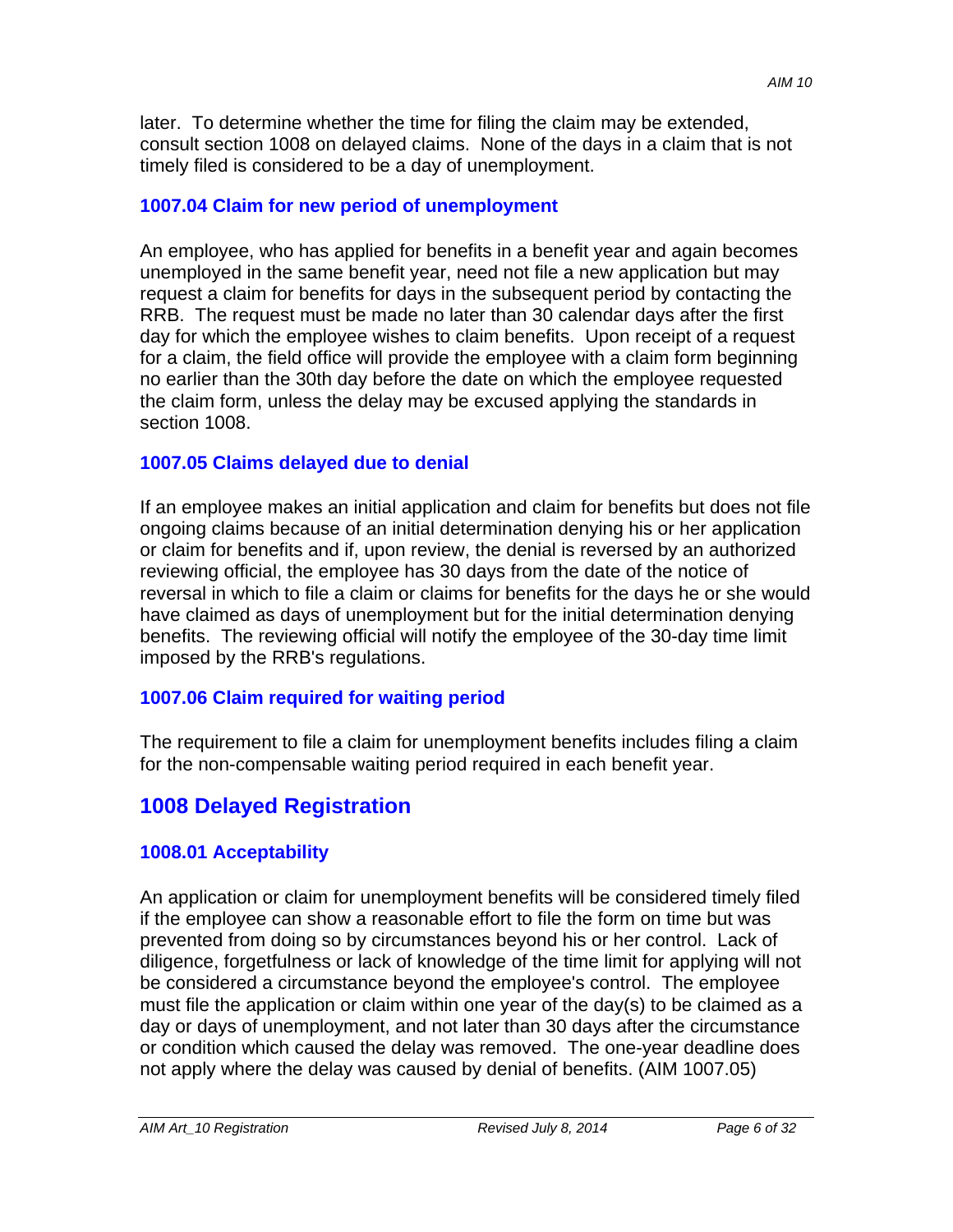#### **1008.02 Reasonable causal relationship**

There must be a reasonable causal relationship between the failure to register normally and the circumstances or conditions which caused the delayed registration. The circumstances or conditions need not be such as would make it impossible to register; it is sufficient if the claimant would not reasonably be expected to register under such circumstances or conditions.

#### **1008.03 Written statement of explanation**

The claimant must submit a written statement to an office of the RRB explaining why he or she did not make a normal registration for the day(s) for which he or she makes a delayed registration. The statement must be signed by the claimant; however, a statement is to be regarded as signed by the claimant if it is attached to, or is in the form of a notation on, a form or other document that the employee signed.

#### **1008.04 Investigation**

If the claimant registers for a day on which he or she failed to make a registration because of employment, because of sickness, or because of death or serious illness in the claimant's immediate family, it may be necessary to investigate whether:

- a. the claimant's failure to register on such day is in fact attributable to such circumstance or condition, and
- b. if it is found that the claimant failed to register because of such condition, any day on which the condition existed can be considered as a day of unemployment.

## **1008.05 Lack of diligence**

The following conditions or circumstances are among those considered attributable to lack of diligence on the part of the claimant:

- a. Laziness or inertia;
- b. Forgetfulness;
- c. Carelessness;
- d. Lack of ordinary prudence or foresight.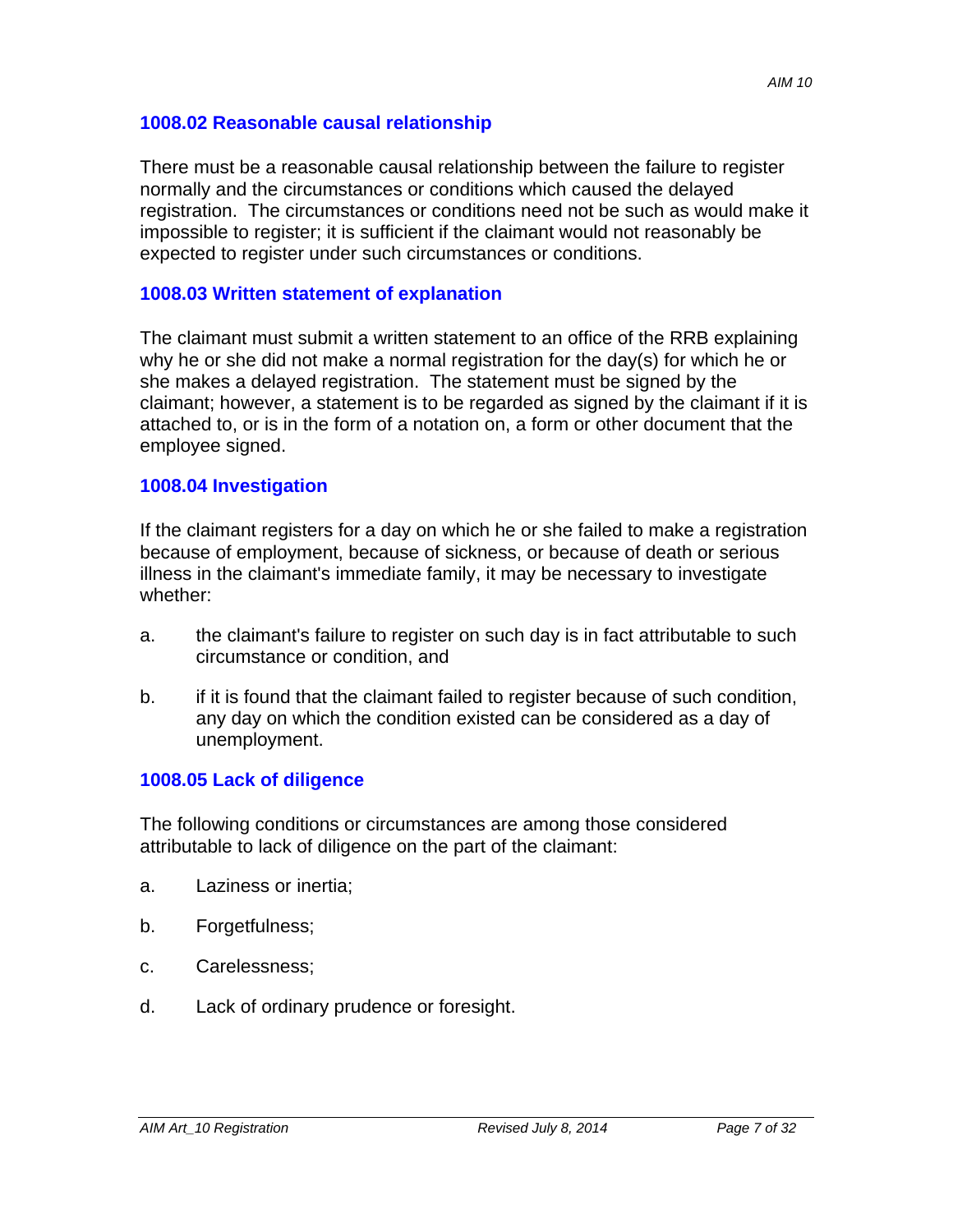#### **1008.06 Circumstances or conditions beyond an employee's control**

Consider that any of the following circumstances or conditions for failing to make a normal registration affect the claimant directly and are not attributable to any lack of diligence on the claimant's part and that the required reasonable causal relationship exists.

- a. The employee is away from home for an extended period of time working, searching for work, complying with instructions from the RRB to apply for work, or being held over or is lying over after completing a job in anticipation of a possible call for work;
- b. The employee is away from home for an extended period of time due to a death or serious illness in his or her immediate family;
- c. The employee was given misinformation by a railway labor official or an employee of the RRB (see .08);
- d. The employee filed for sickness benefits, but was later determined to be able to work;
- e. The employee registered in accordance with the provisions of a state unemployment compensation law and is thereafter informed by the state agency that he or she is not eligible. (see .09);
- f. The employee attempted to file his or her form on time, but the form was lost or destroyed (see .11);
- g. The employee is directly affected by any other circumstance or condition which caused him or her to fail to make a normal registration. This may be grounds for an acceptable delayed registration if evidence shows that the required reasonable causal relationship exists and that such circumstance or condition directly affects the employee and is not attributable to any lack of diligence.

## **1008.07 Efforts to file timely**

It should be considered that an employee made a reasonable attempt to file for unemployment benefits timely and delayed registration should be accepted if any of the following circumstances exist:

a. The employee mailed the form within a reasonable time for it to be received at a RRB office timely, but the form is delayed in the mail. (The postmark date is considered to be the date the employee mailed the form unless there is evidence that the form was actually mailed earlier.)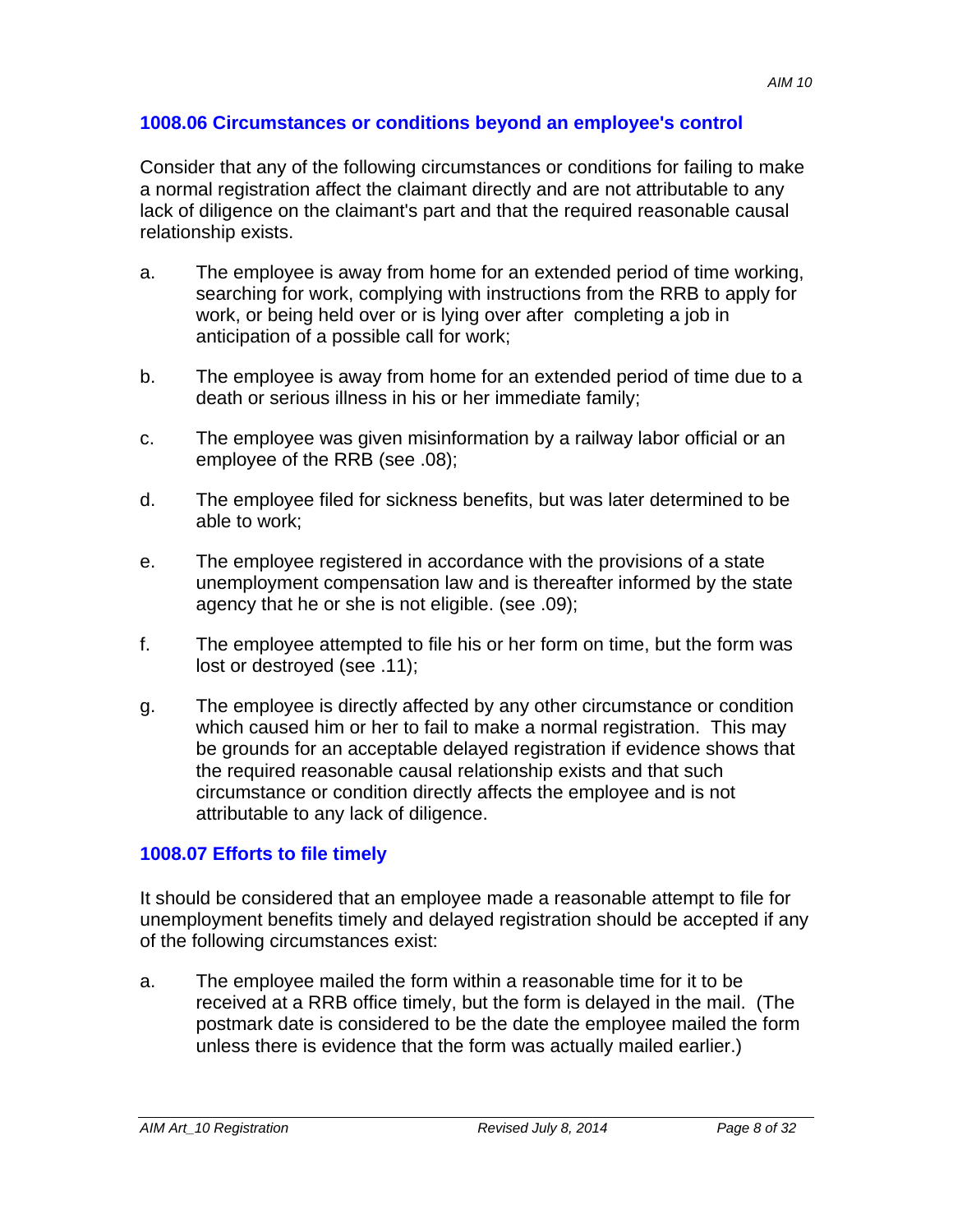- b. The employee calls or writes to an office of the RRB within the time prescribed for filing the form.
- c. The employee provides the RRB with the incorrect type of claim form or an application.

## **1008.08 Misinformation**

The receipt of misinformation constitutes acceptable grounds for delayed registration when it is shown that:

- a. There is a causal relationship between the misinformation and the claimant's failure to register,
- b. The delayed registration was the direct result of complying with the instructions as he or she understood them, and
- c. The misinformation was given by a railway labor official or an employee of the RRB. (Failure on the part of a labor official or an RRB employee to give proper instructions in answer to an inquiry is tantamount to the giving of misinformation.)

## **1008.09 Registration for state unemployment benefits**

An employee may register in accordance with the provisions of a state unemployment compensation law and later be informed that he or she is not eligible for benefits under state law. The attempt to register for benefits with the state is an acceptable reason for delayed registration. Evidence that the employee registered and was denied is required. The employee may furnish evidence in the form of (1) a registration card showing dates on which he or she registered with the state agency, and (2) a notice of ineligibility sent by the state agency. If the employee cannot furnish such evidence, it may be requested from the state. If the evidence shows that the claimant did register with the state agency, delayed registrations should be taken for all the days the claimant wishes to claim as days of unemployment which are included in the periods for which the claimant registered in accordance with the provisions of the state law and which are prior to the day on which he or she was properly instructed to register under the Railroad Unemployment Insurance Act.

#### **1008.10 Lost or destroyed claim form**

If it appears that a claim form for a day(s) is lost or destroyed, the claimant may re-register for each of the days within one year of the last of day for which he or she signed on the form. Re-registrations are acceptable if, after full investigation, it is clear that the employee in fact made a normal or acceptable delayed registration for such days.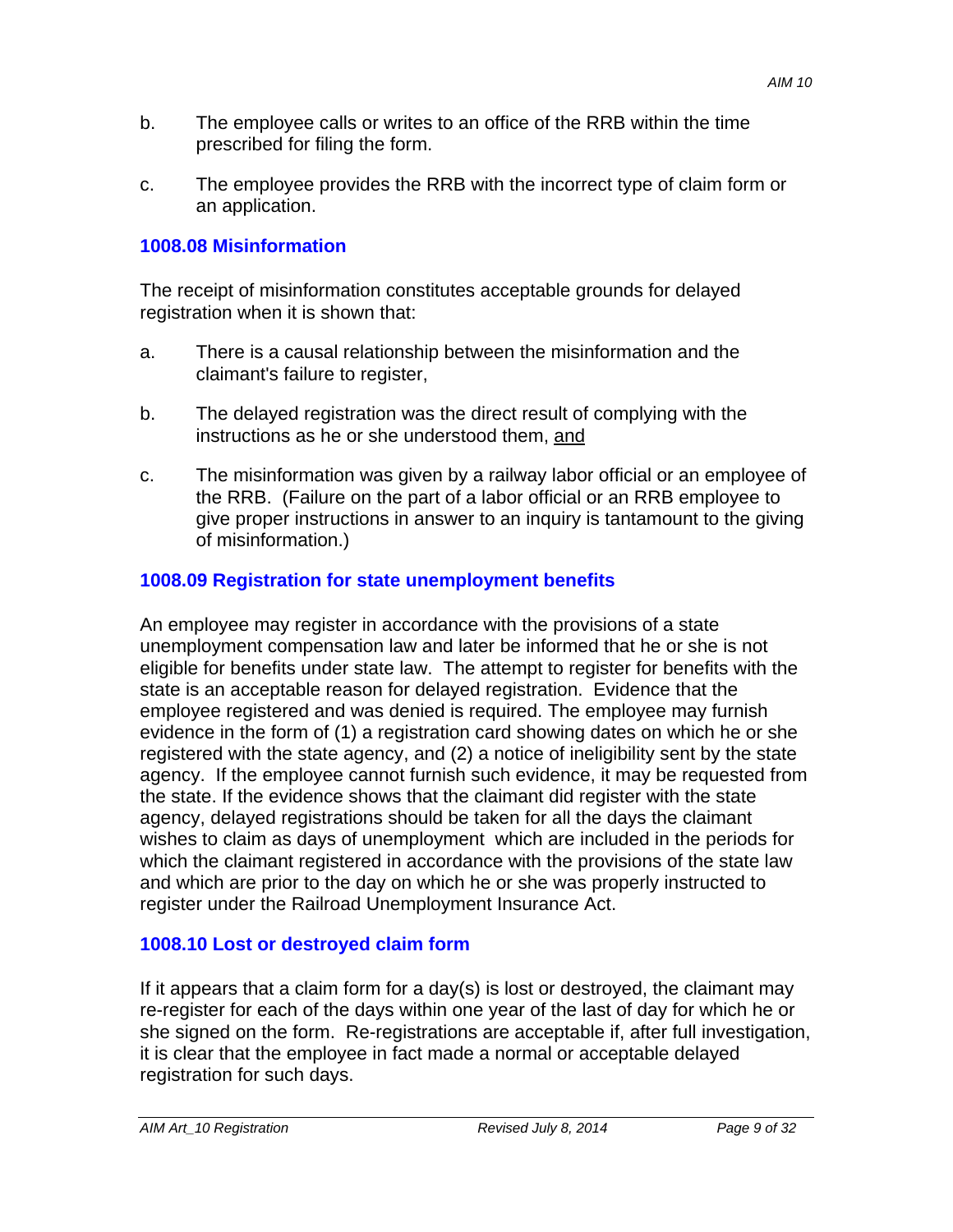# **1009 Form Letters Prescribed**

The following form letters are hereby prescribed:

- $\bullet$  ID-10
- $\bullet$  ID-10a
- $\bullet$  ID-10b
- $\bullet$  ID-10t
- $\bullet$  ID-10u
- $\bullet$  ID-10y
- UD-10z

# **1021 Provisions of the Act and the Regulations**

### **1021.01 The Railroad Unemployment Insurance Act**

- a. Section 1(h) of the Act provides, in part, that 'The term registration period' means ... the period which begins with the first day with respect to which a statement of sickness is filed ... or the first such day after the end of a registration period which will have begun with a day with respect to which a statement of sickness was filed... and ends with the thirteenth day thereafter."
- b. Section 1(k) of the Act provides, in part, that "... 'a day of sickness', with respect to any employee, means a calendar day ... with respect to which ... in accordance with such regulations as the Board may prescribe, a statement of sickness is filed within such reasonable period, not in excess of ten days, as the Board may prescribe ..."
- c. Section 1(l) of the Act provides, in part, that "The term 'statement of sickness' means a statement with respect to days of sickness of an employee ... executed in such manner and form by an individual duly authorized ... to execute such statement, and filed as the Board may prescribe by regulations."
- d. Section 12(i) of the Act provides, in part, that "The Board shall provide a form or forms for statements of sickness and a procedure for the execution and filing thereof. Such forms and procedure shall be designed with a view to having such statements provide substantial evidence of the days of sickness of the employee. Such statements may be executed by any doctor (authorized to practice in the State or foreign jurisdiction in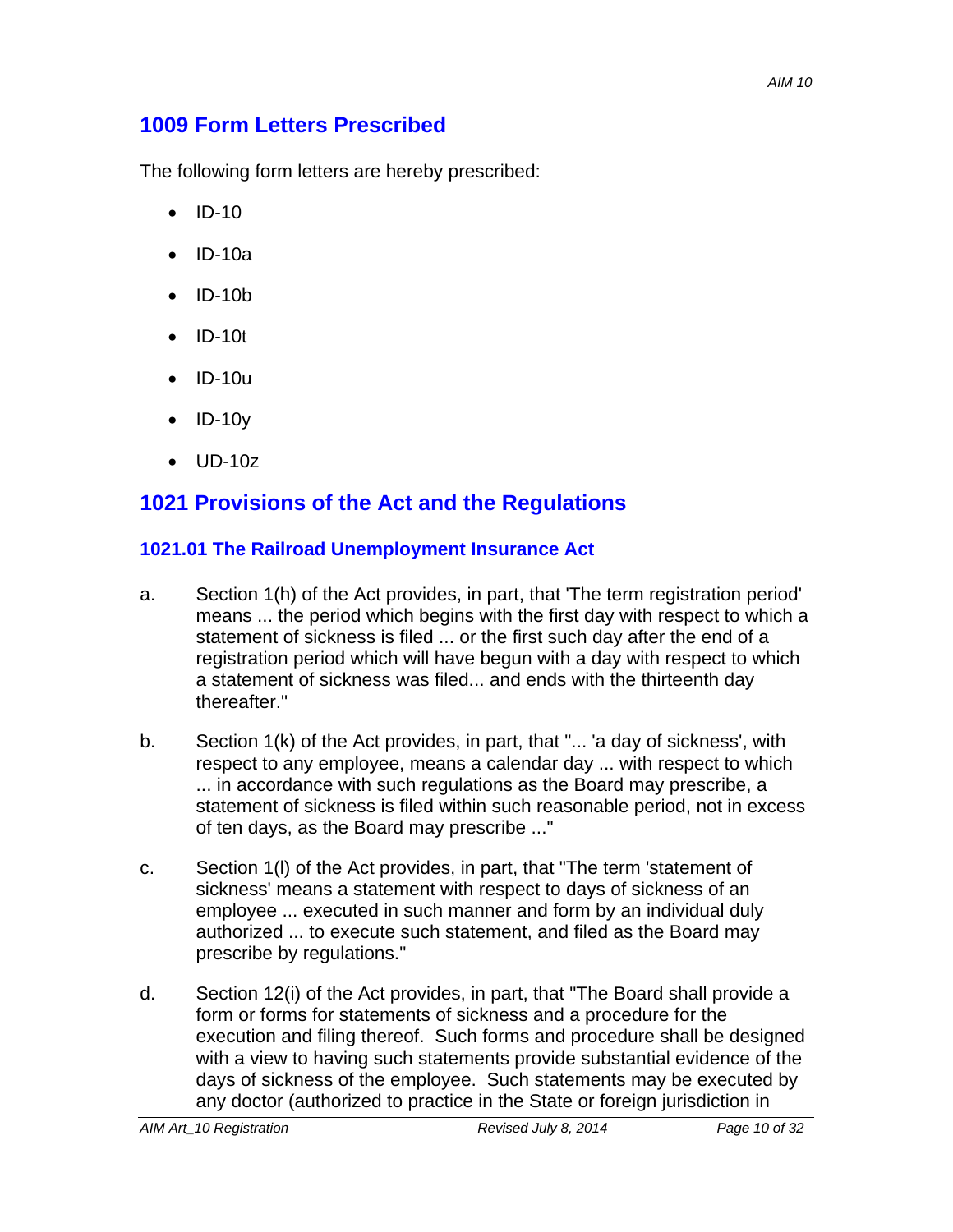which he practices his profession) or any officer or supervisory employee of a hospital, clinic, group health association, or other similar organization, who is qualified under such regulations as the Board may prescribe to execute such statements. The Board shall issue regulations for the qualification of such persons to execute such statements. When so executed by any such person, or in the discretion of the Board, by others designated by the Board individually or by groups, they may be accepted as initial proof of days of sickness sufficient to certify for payment a claim for benefits.

### **1021.02 Regulations**

See 20 CFR 335.

# **1022 Explanation of Terms**

## **1022.01 Filing**

Is the delivery of a properly executed form to an office of the RRB.

## **1022.02 Normal filing**

Is the delivery of a properly executed form to an office of the RRB by mailing such form to an office of the RRB within the time specified in the instructions on the form or by sending the form so that it is received within the prescribed time.

## **1022.03 Conditional filing**

Includes the delivery of a properly executed form to an office of the RRB within a reasonable time in the case of an employee:

- a. who made such efforts to file the form within the prescribed time as a reasonable person could be expected to make in the same situation but was prevented from doing so by circumstances beyond his or her control; or
- b. who registered for the day in question as a day of unemployment in accordance with Part 325 of the regulations, but whose claim for such day as a day of unemployment was denied on the grounds that he or she was not able to work on such day.

## **1022.04 Mailing date**

Is the date on which a form or notice is received by the United States Postal Service.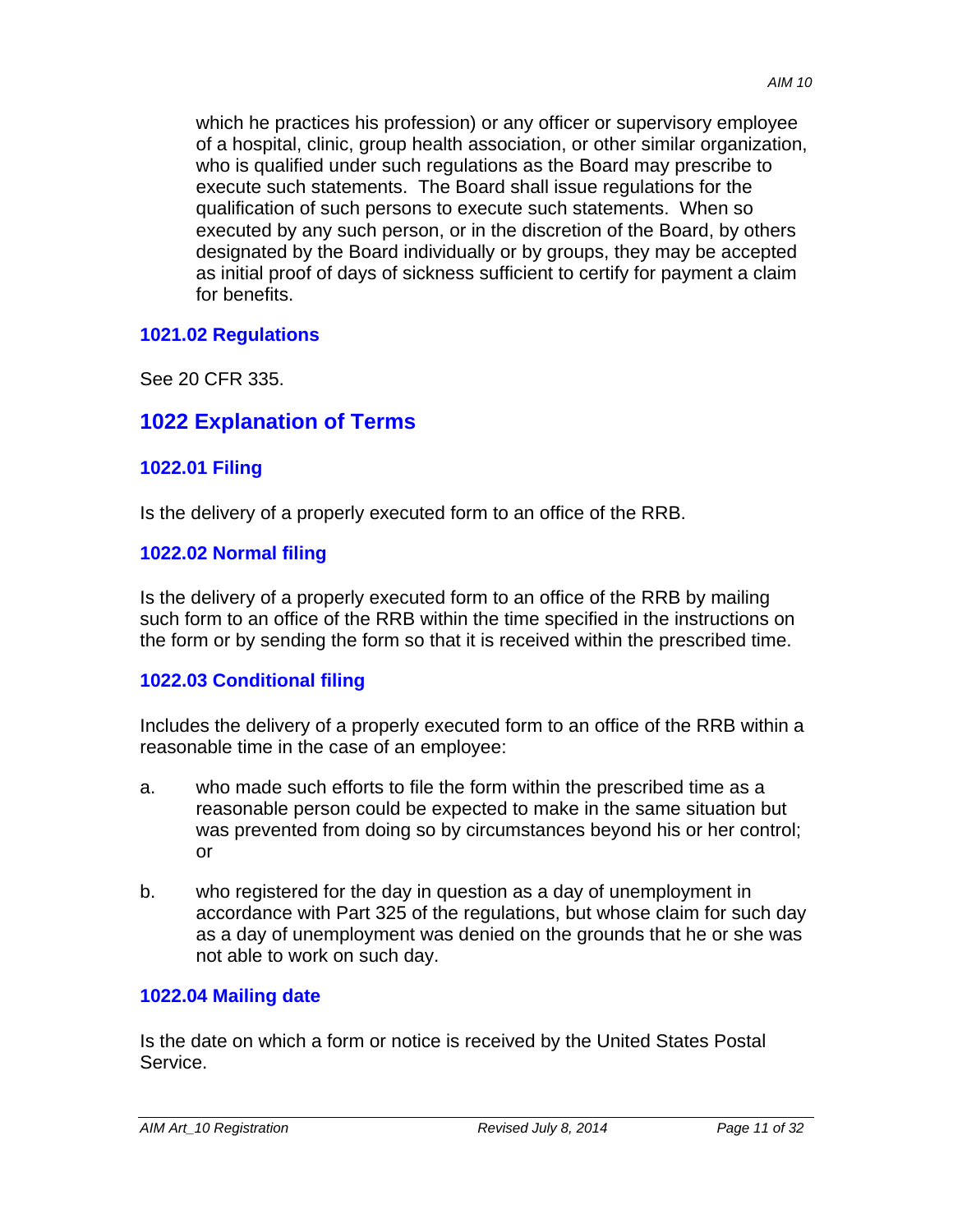### **1022.05 Day of infirmity**

Is a day on which, according to a statement of sickness, an employee is affected by an injury, illness, sickness or disease described in the statement of sickness. There is said to be a statement of sickness with respect to such day. In this title, the term "infirmity" encompasses pregnancy, miscarriage and childbirth as well as injury, illness, sickness and disease.

# **1023 Summary of Requirements**

### **1023.01 Claim for Sickness Benefits**

For the purpose of section 335.2 of the regulations, which prescribes the manner of claiming sickness benefits, an employee has made a claim for sickness benefits, if:

#### **a. Statement of sickness filed**

A properly executed statement of sickness with respect to any day, acceptable in accordance with the RRB's regulations, is filed on behalf of the employee at an office of the RRB; and

#### **b. Application for sickness benefits**

An application for sickness benefits, properly executed on a form prescribed by the RRB, and the information required by the form have been received at the office of the RRB where his or her statement of sickness is on file; and

#### **c. Claim form**

A properly executed Form SI-3 for a registration period including a day with respect to which a statement of sickness is filed, and the information required by such form, are received at an office of the RRB.

#### **1023.02 Form Prescribed for Statement of Sickness**

A statement of sickness is to be filed on a form provided by the RRB (Form SI-1b or SI-7) or on a form or official stationery provided by a hospital, clinic, group health association, or other similar organization for transcription of medical records of such organization.

## **1023.03 Filing within the Prescribed Time**

No day is to be considered as a day of sickness unless a statement of sickness with respect to such day is filed within the time prescribed for statements of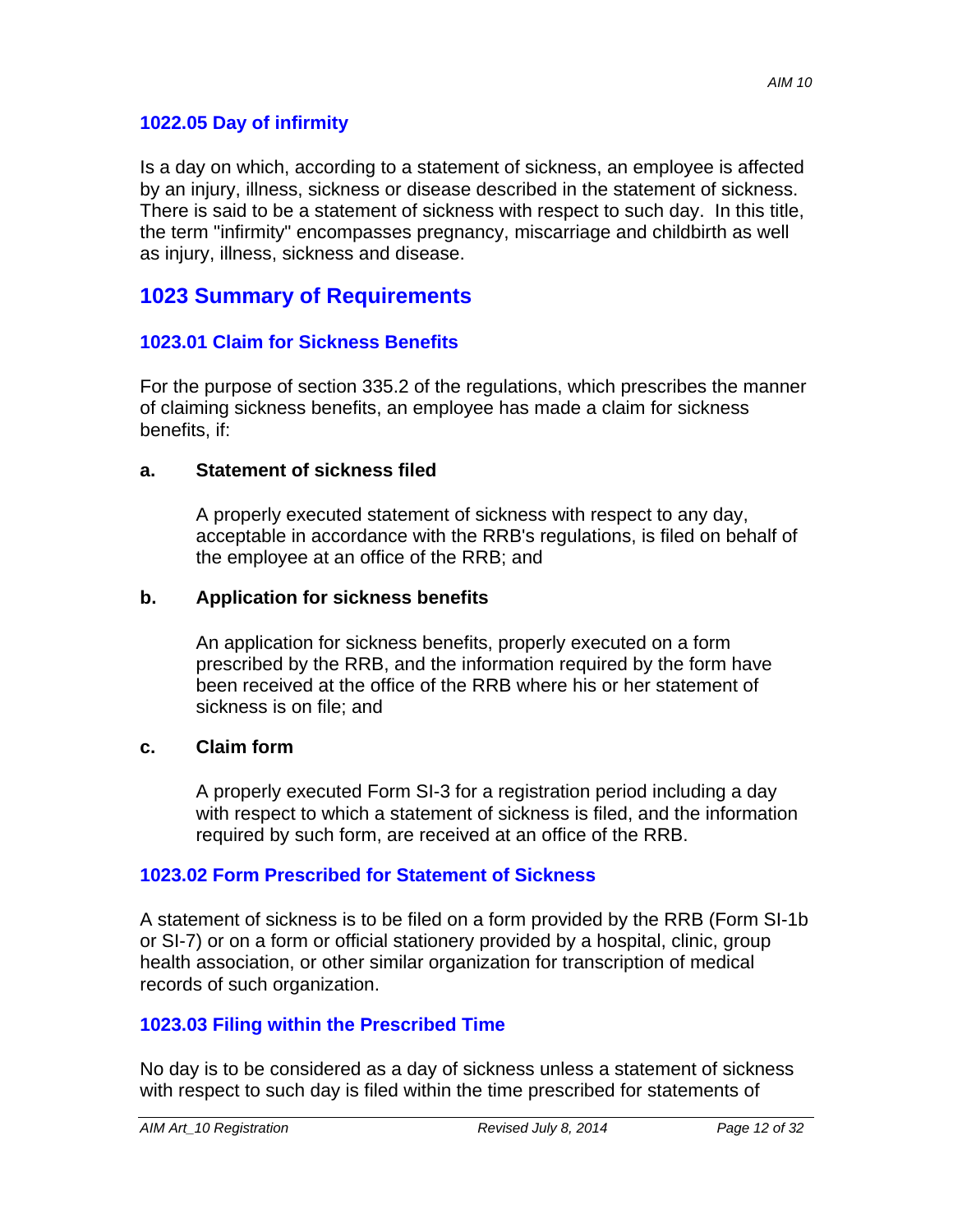sickness, and no day is to be considered as a day of sickness unless a claim form with respect to a registration period including such day is filed within the time prescribed for claim forms.

# **1023.04 Persons who may Execute Statements of Sickness**

A statement of sickness may be executed by any person who is qualified under section 335.3 of the regulations of the RRB to execute such statements, or by others designated by the RRB.

# **a. Qualified doctors**

A person is qualified to execute statements of sickness if he or she is:

- 1. A doctor trained in medical and surgical diagnosis and licensed to practice professionally in the State or foreign jurisdiction where the statement is executed, or
- 2. A licensed dentist if the infirmity relates to the teeth or gums, or
- 3. A licensed podiatrist or chiropodist if the infirmity relates to the feet, or
- 4. A chiropractor licensed to practice professionally in the State or foreign jurisdiction in which the statement is executed, or
- 5. A licensed clinical psychologist having a doctoral degree (Ph.D. or Psy.D.) in psychology.

# **b. Physician assistant - certified (P.A.C.)**

A physician assistant- certified is qualified to execute statements of sickness. Physician assistants-certified diagnose, manage and treat patients across a broad range of common illnesses and injuries while working under the supervision of a practicing, licensed medical doctor.

# **c. Nurse Practitioners (NP)**

A nurse practitioner is qualified to execute statements of sickness. Nurse Practitioners are registered nurses with advanced education and clinical expertise that qualifies them to diagnose and treat illnesses and injuries.

## **d. Employee Assistance Professionals (EAP) and Substance Abuse Professionals (SAP)**

A Substance Abuse Professional (SAP) is a person who evaluates employees who have violated a Department of Transportation (DOT) drug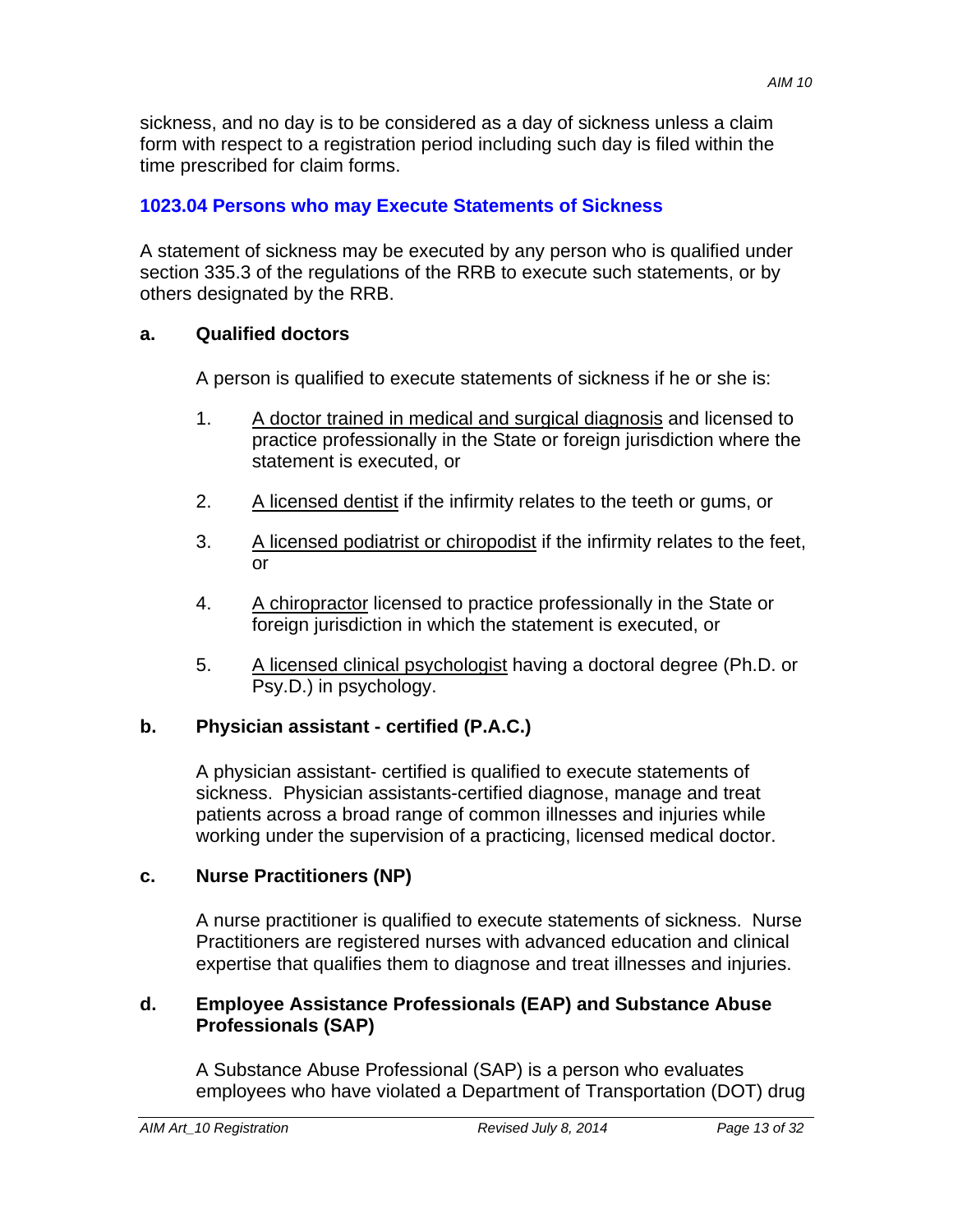and alcohol regulation and makes recommendations concerning education, treatment, follow-up testing, and aftercare.

An employee assistance professional (EAP) or a substance abuse professional (SAP) is qualified to execute statements of sickness in cases where an employee is unable to work due to drug and/or alcohol-related infirmities. The EAP or SAP must be certified by one of the following certifying organizations:

- the National Association of Alcohol and Drug Abuse Counselors (NAADAC)
- the Certified Employee Assistance Professionals (CEAP)
- the International Certification Reciprocity Consortium/alcohol and Other Drug Abuse (ICRC) or the
- National Board for Certified Counselors, Inc. and Affiliates/Master Addictions Counselor (NBCC).

## **e. Certified nurse mid-wives**

A certified nurse midwife is qualified to execute statements of sickness in cases where pregnancy, miscarriage or childbirth makes the employee unable to work or makes working injurious to the employee's health.

## **f. Other qualified persons**

A person is qualified to execute statements of sickness if he or she is a superintendent or other supervisory official of a hospital, clinic, group health association, or similar organization where

- 1. all examinations and treatment are conducted under the supervision of licensed doctors trained in medical and surgical diagnosis, or under the supervision of licensed chiropractors, or under the supervision of others authorized to execute statements of sickness, and
- 2. medical records are maintained for each patient.

# **g. Persons designated by the RRB**

- 1. The RRB has designated duly authorized and accredited Christian Science practitioners to execute statements of sickness.
- 2. A person may be designated by the RRB if there are circumstances which warrant such designation. (See AIM-1031.)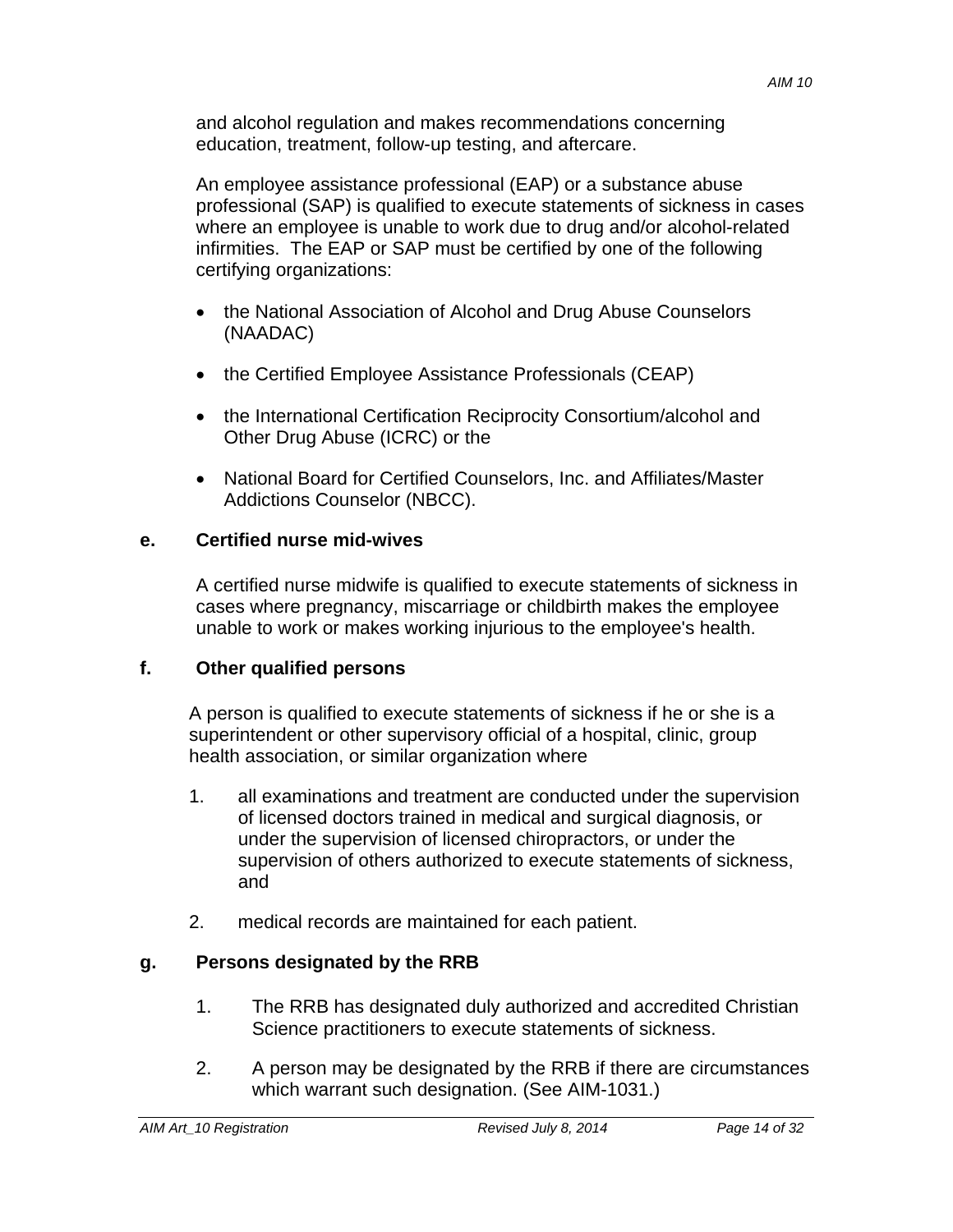# **1024 Statement of Sickness**

#### **1024.01 Information relating a statement of sickness to a day**

It is to be considered that there is a statement of sickness with respect to a day when a form provided by the RRB for making statements of sickness or a form otherwise acceptable in accordance with the RRB's regulations, together with any required supplemental doctor's statement, has been properly executed and information has been furnished:

- a. Describing an infirmity affecting an employee, and
- b. Indicating when the employee became affected, or was found to be affected, by such infirmity, and
- c. Indicating that the employee was continuously affected by an infirmity from the time when he or she became affected or was found to be affected, by the infirmity described in the statement of sickness, up to and including such day.

### **1024.02 Execution**

A form provided for making statements of sickness or otherwise acceptable in accordance with the RRB's regulations, is to be regarded as properly executed if:

- a. It is signed by a person who may execute statements of sickness and
- b. There is information indicating that the employee whose infirmity is described in the statement of sickness was examined by a qualified doctor or by a person designated to execute statements of sickness, during the period when the employee was affected by such infirmity.

#### **1024.03 Acceptable Form SI-1b**

Form SI-1b is acceptable if there is information as follows:

#### **a. Employee's name**

A name or other information sufficient to identify the applicant is entered on the form. If this information is not shown on the form, consider that a statement of sickness has not been filed.

#### **b. Information relating to infirmity**

An entry on the form describes an infirmity and indicates the applicant has been examined by a qualified doctor or other person authorized to execute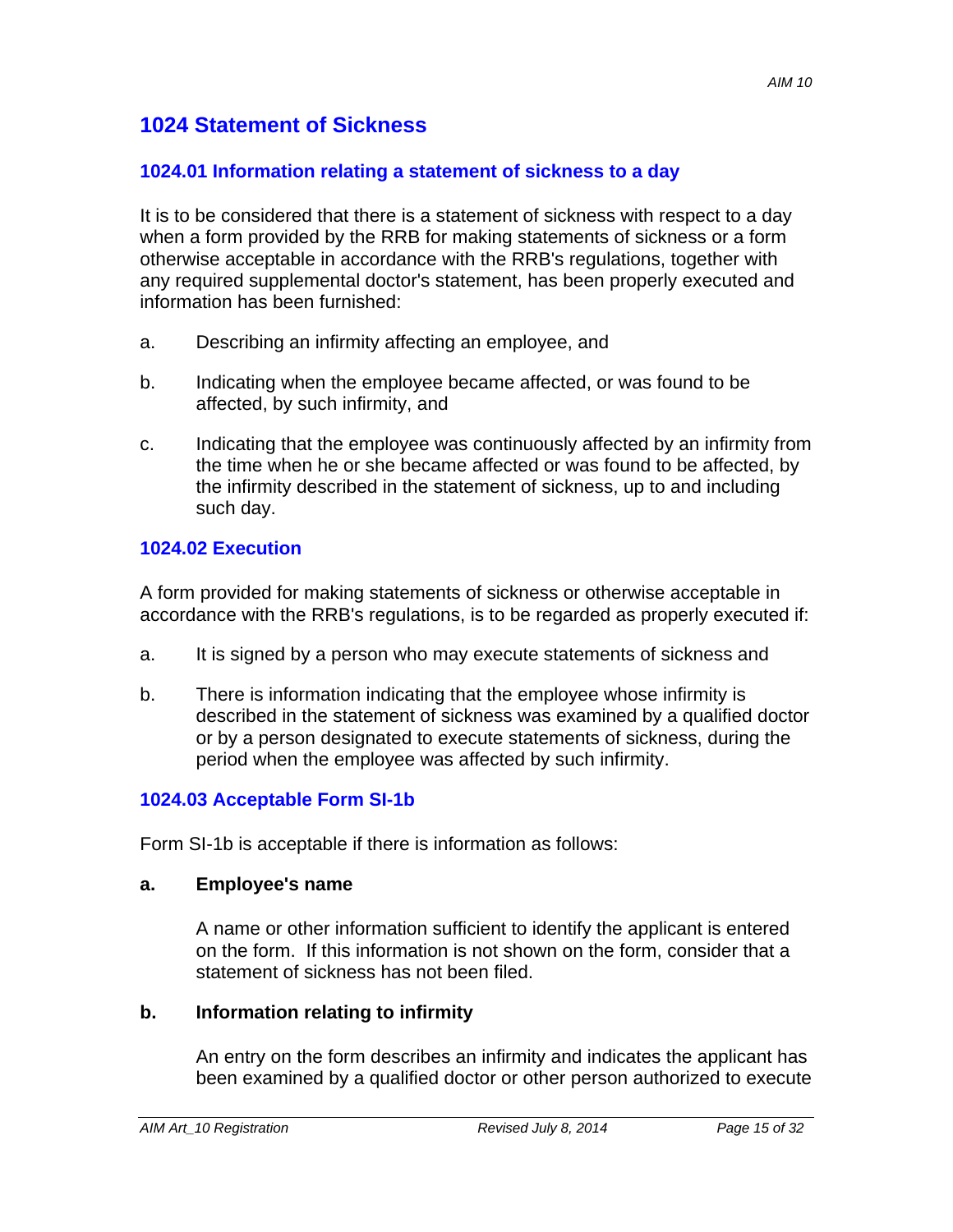statements of sickness. Medical evidence obtained in accordance with AIM-31 is also acceptable.

# **c. Day of infirmity**

One or more days on which the employee was affected by such infirmity are indicated. Sufficient indication is given by:

- 1. an entry on Form SI-1b of the date on which the employee became sick or injured; or
- 2. an entry on Form SI-1b of a date on which the employee was examined or treated; or
- 3. an entry on an accompanying Form SI-1a showing the date on which the employee became sick or injured.

NOTE: In cases involving pregnancy, miscarriage or childbirth, an entry of the date the patient became unable to work, or an entry of the date of delivery and a date the employee can safely resume work in her occupation is required.

# **d. Evidence of execution**

1024.03(d)

A signature has been entered in the space for "Signature of Doctor" and there is evidence that the person who signed is one who may execute statements of sickness. It may be considered that there is such evidence if:

- 1. the signature is followed by the letters "M.D.", "D.O.", "D.C.", "P.A.C.", "NP", "F.N.P" or "A.R.N.P", "C.S.", "C.S.B.", or "C.S.D." (When the letters "C.S.", "C.S.B." or "C.S.D." appear after the signature on a Form SI-1b, it may be considered, in the absence of evidence to the contrary, that the form was executed by a duly authorized and accredited Christian Science practitioner.); or
- 2. the signature is followed by the letters "D.D.S." or "D.M.D." if the infirmity is of the teeth and jaws; or
- 3. the signature is followed by the title "Podiatrist" or "D.P.," if the infirmity is of the foot or ankle and is within the podiatrist's field of treatment; or
- 4. the signature is followed by the letters "Ph.D." or "Psy.D." indicating that the person who executed the form is a clinical psychologist holding a doctoral degree in psychology, if the infirmity is of a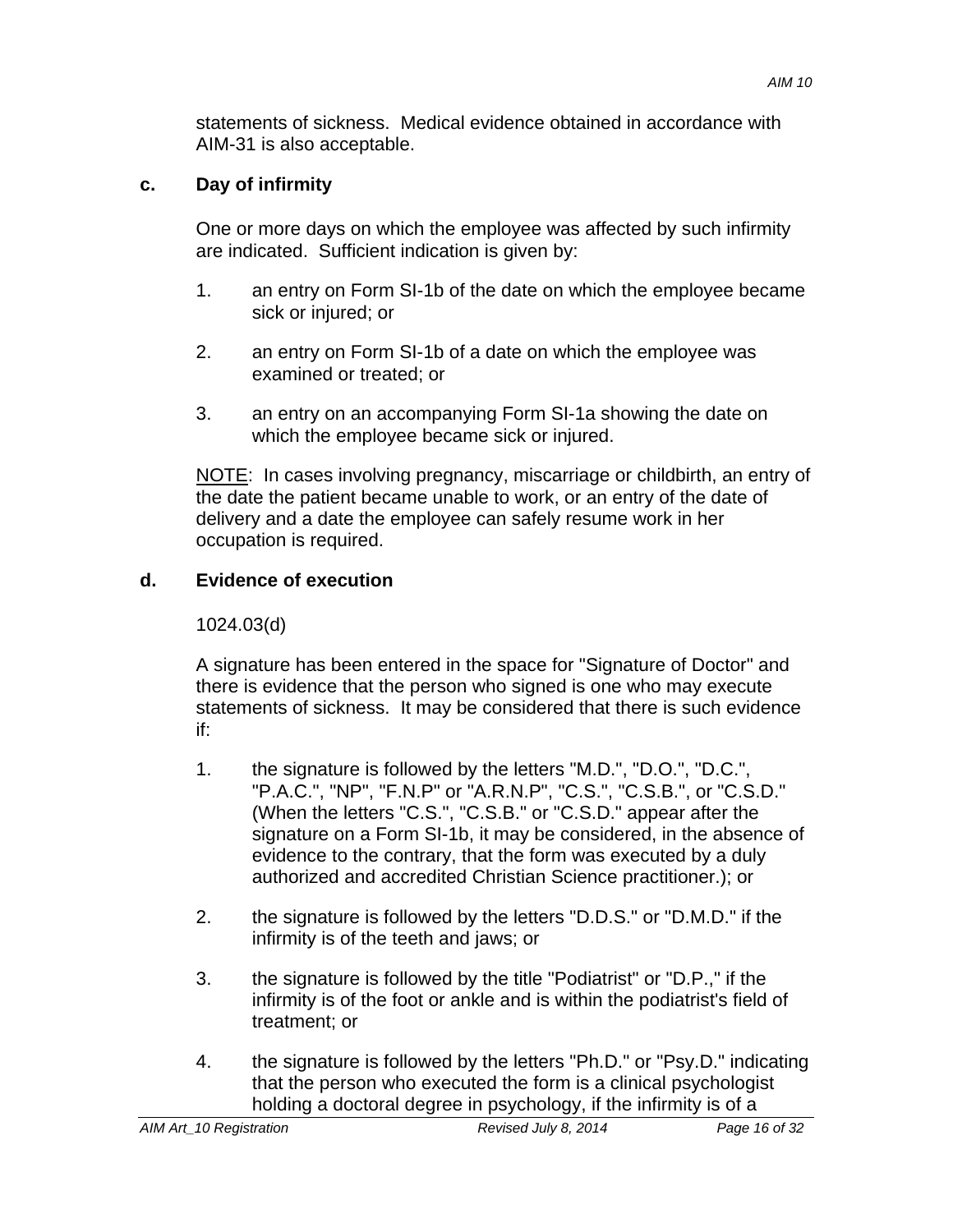mental, emotional or behavioral nature within a psychologist's field of treatment, or

5. in the case of infirmity due to drug or alcohol use, the signature is followed by any of the following letters:

"E.A.P," or "CEAP" indicating that the person who executed the form is an employee assistance professional or a

"S.A.P" Substance Abuse Professional

"NCAC I" National Certified Addiction Counselor

"NCAC II" National Certified Addiction Counselor

"MAC" Master Addiction Counselor

"AODA" Alcohol and Other Drug Addiction Counselor

"AAODA" Advanced Alcohol and Other Drug Addiction Counselor

"CCS" Certified Clinical Supervisor

"CPS" Certified Prevention Specialist

"CCJP" Certified Criminal Justice Addiction Professional

"NCC" National Certified Counselor

"CADAC" or" LADAC" Certified Alcohol Drug Abuse Counselors **not**  "CPADAC" or LPADAC" P is for provisional not yet certified.

- 6. the signature is followed by the letters "C.N.M." indicating that the person who executed the form is a certified nurse midwife, and the diagnosis is childbirth, pregnancy, or miscarriage, or
- 7. the person who signed has supplied his or her official title as a supervisory official, and the name of a hospital, clinic, group health association, or similar organization is also provided; or
- 8. the person who signed is one who has been designated by the RRB to execute statements of sickness; or
- 9. the employee is confined to a hospital or the address of the person who signed is shown as that of a hospital as described in section 1023.04c; or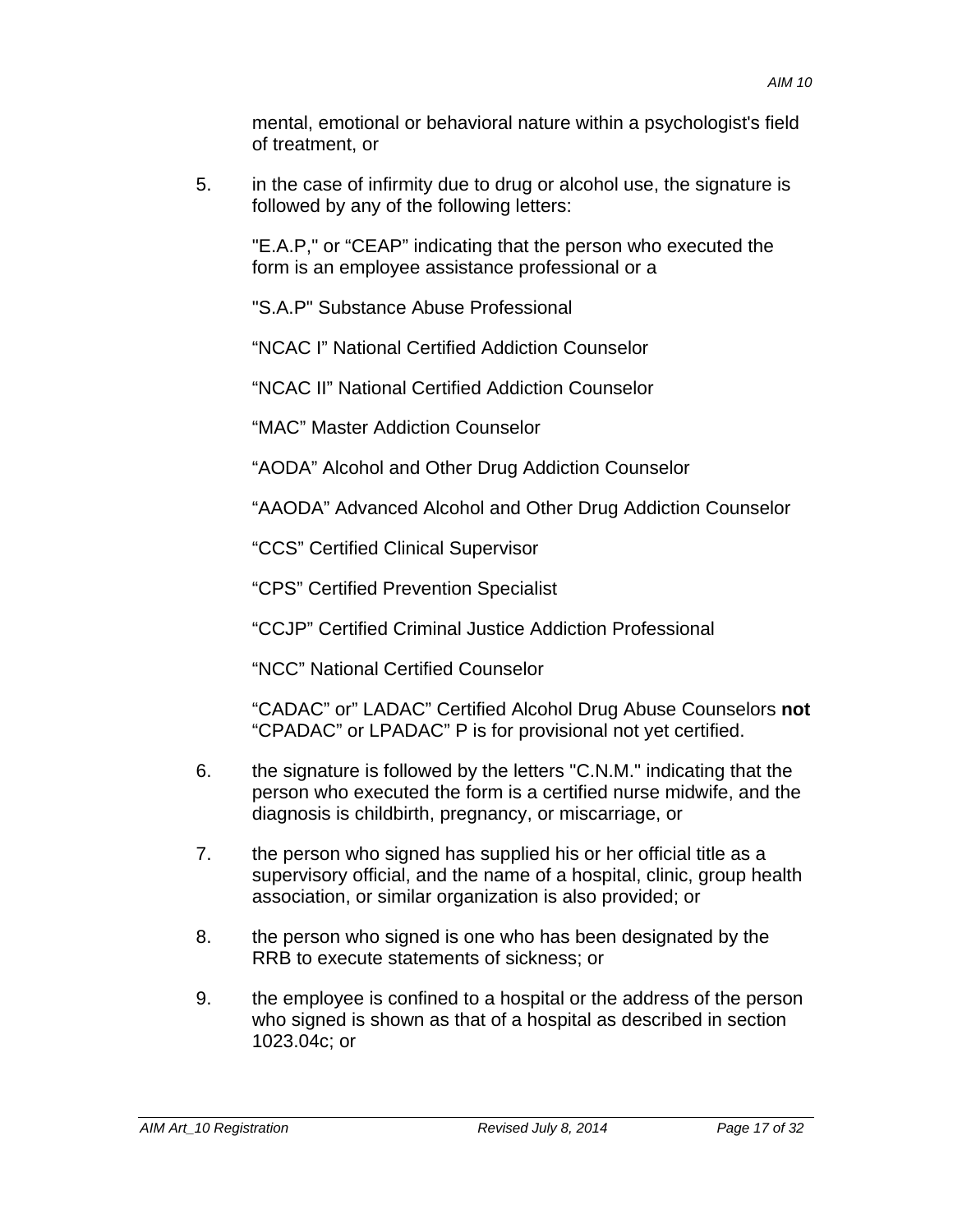10. the person who signed is listed in the American Medical Directory or was properly identified at the time a previous statement of sickness executed by him or her was examined.

If there is any information that the person who signed the medical report is not authorized to execute statements of sickness, or if comparison of dates on the form indicates that the employee was not examined by a person authorized to execute statements of sickness during the period of infirmity, do not consider that a proper statement of sickness has been filed.

A medical report signed by a doctor of optometry (O.D.) is not an acceptable statement of sickness.

# **1025 Filing Statements of Sickness**

# **1025.01 Prescribed Time for Filing**

A statement of sickness with respect to any day is to be filed not later than the ninth day after such day.

# **1025.02 First Day of Normal Filing Period**

The period within which an acceptable statement of sickness is normally filed begins with:

- a. The ninth day prior to the day when the form was received in any office of the RRB, or
- b. The seventh day prior to the day when the form was mailed to and office of the RRB. (See AIM-1030.)

## **1025.03 Normally Filed**

If the first day of infirmity or any subsequent day of infirmity occurs on or after the first day of the normal filing period, consider that a statement of sickness has been filed normally within the prescribed time.

## **1025.04 Further Consideration**

If the first day of infirmity is prior to the first day of the normal filing period, consideration is to be given to any evidence of conditional filing in accordance with AIM-1029.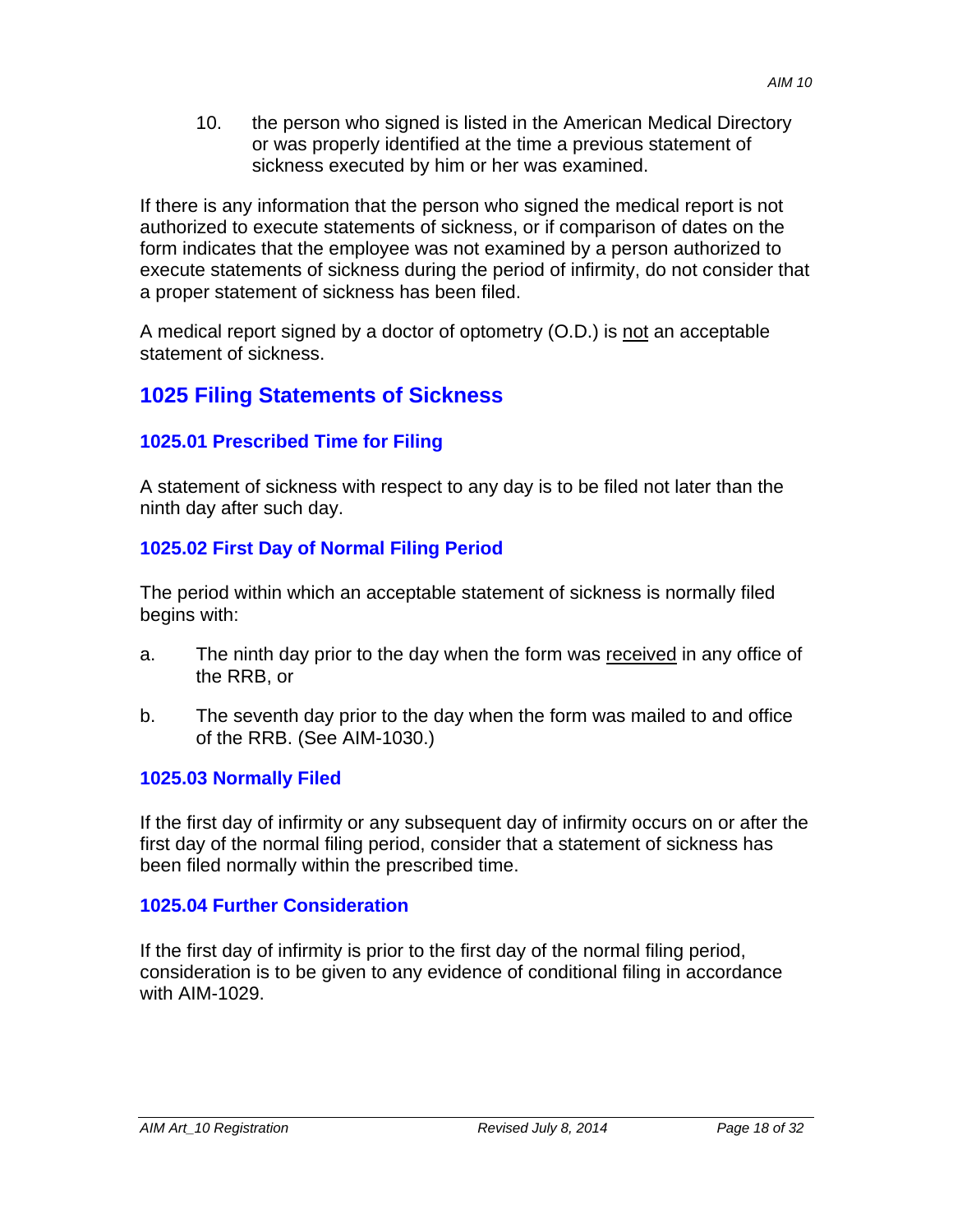# **1026 Application for Sickness Benefits**

# **1026.01 Requirement**

No benefits are to be paid for any claim based upon a statement of sickness until a properly executed application for sickness benefits containing information required by the form is received.

## **1026.02 Execution**

An application for sickness benefits is properly executed if it is signed by the applicant or signed by someone who may properly act on behalf of the applicant in accordance with AIM-23.

# **1026.03 Information Required**

The information required by the form has been furnished if there is sufficient information:

- a. To identify the applicant; and
- b. To make any required determination of base year wages; and
- c. To identify the period of sickness to which the application relates.

# **1026.04 Acceptable Form SI-1a**

Form SI-1a is acceptable if there is information as follows:

## **a. Employee's name**

A name identifying the applicant has been entered on the form, or the form is received with some other form having information sufficient to identify the applicant.

## **b. Information required for determination of base year wages**

Sufficient information is given for any required determination of the applicant's base year compensation.

# **c. Information relating to infirmity**

Entries on Form SI-1a correspond with entries on Form SI-1b or with other information relating to the period of infirmity for which the Form SI-1a is required. Despite entries on Form SI-1a, consider that the Form SI-1a corresponds with the period of infirmity if Form SI-1a and SI-1b are received attached.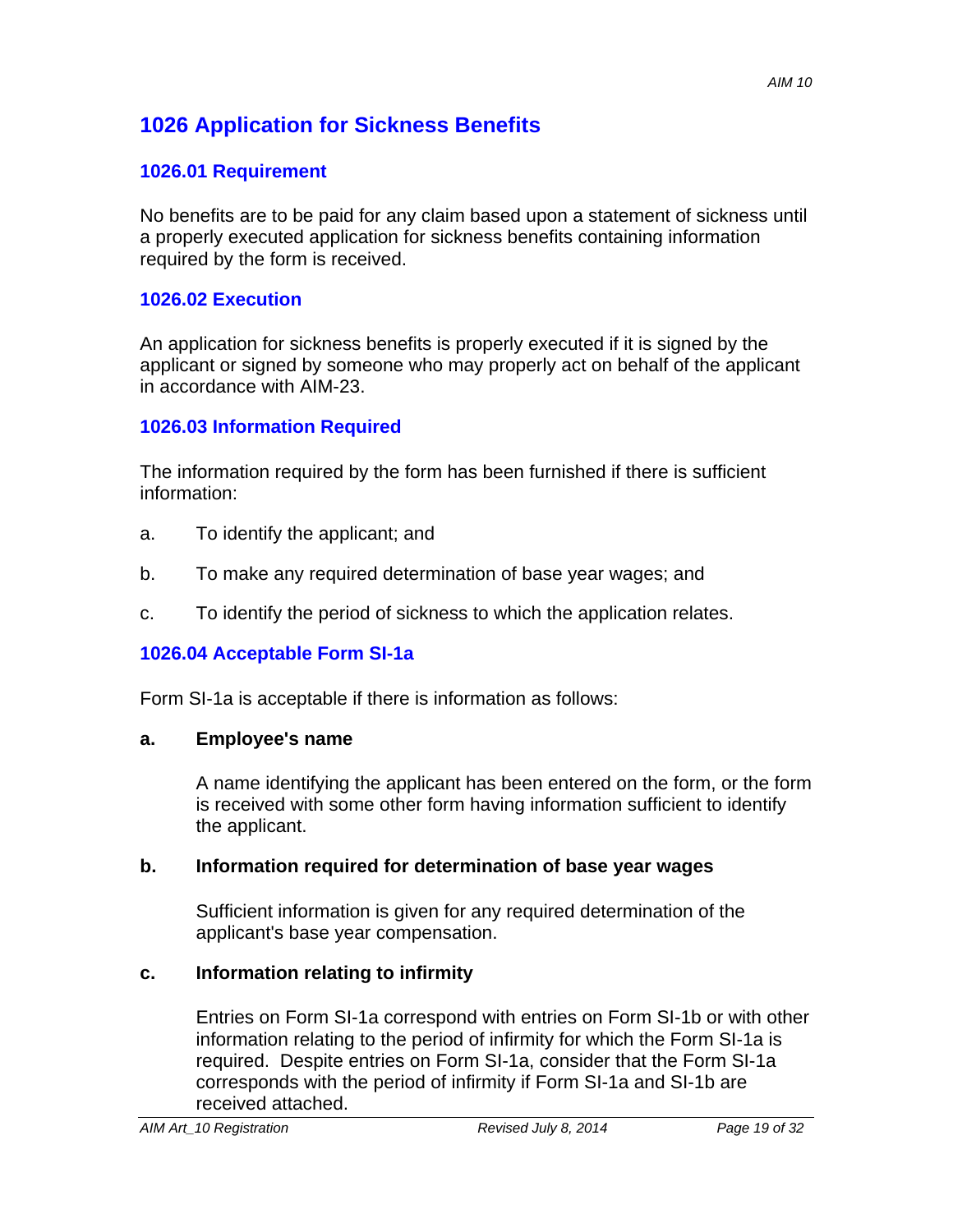# **d. Signature**

An acceptable signature is entered on the form. A signature is acceptable if:

- 1. It appears to be the signature of the applicant; or
- 2. It appears to be the mark of the applicant and is witnessed by an RRB representative, or by a person authorized to execute a statement of sickness, or by two other persons; or
- 3. It is recognizable as the signature of someone who may properly act on behalf of the applicant in accordance with AIM-23.

# **1027 Claim Form**

# **1027.01 Forms to be Sent**

A claim form will ordinarily be sent to an individual for the first registration period beginning with a day with respect to which a statement of sickness is filed on his or her behalf. When the individual has filed a claim for any registration period, a claim form will be sent to the individual for the next registration period beginning with a day with respect to which a statement of sickness is filed. These forms will be sent as prescribed in AIM-11, Title II.

## **1027.02 Execution**

A claim form is to be regarded as properly executed if it is signed by the claimant or if it is signed by someone who may properly act on behalf of the claimant.

## **1027.03 Information Required**

Information is required by a claim form if it is called for by the form and if it is needed to adjudicate the claim. Some of the information called for need not be furnished in connection with a particular claim either because it has been previously furnished or because other information furnished shows that it is not applicable. Until the required information is received by the adjudicating office, no day with respect to which such information is needed is to be considered as a day of sickness.

# **1027.04 Acceptable Form SI-3**

A Form SI-3 is acceptable if the information needed to adjudicate the claim has been furnished. The need for information called for by the items on a Form SI-3 is as follows: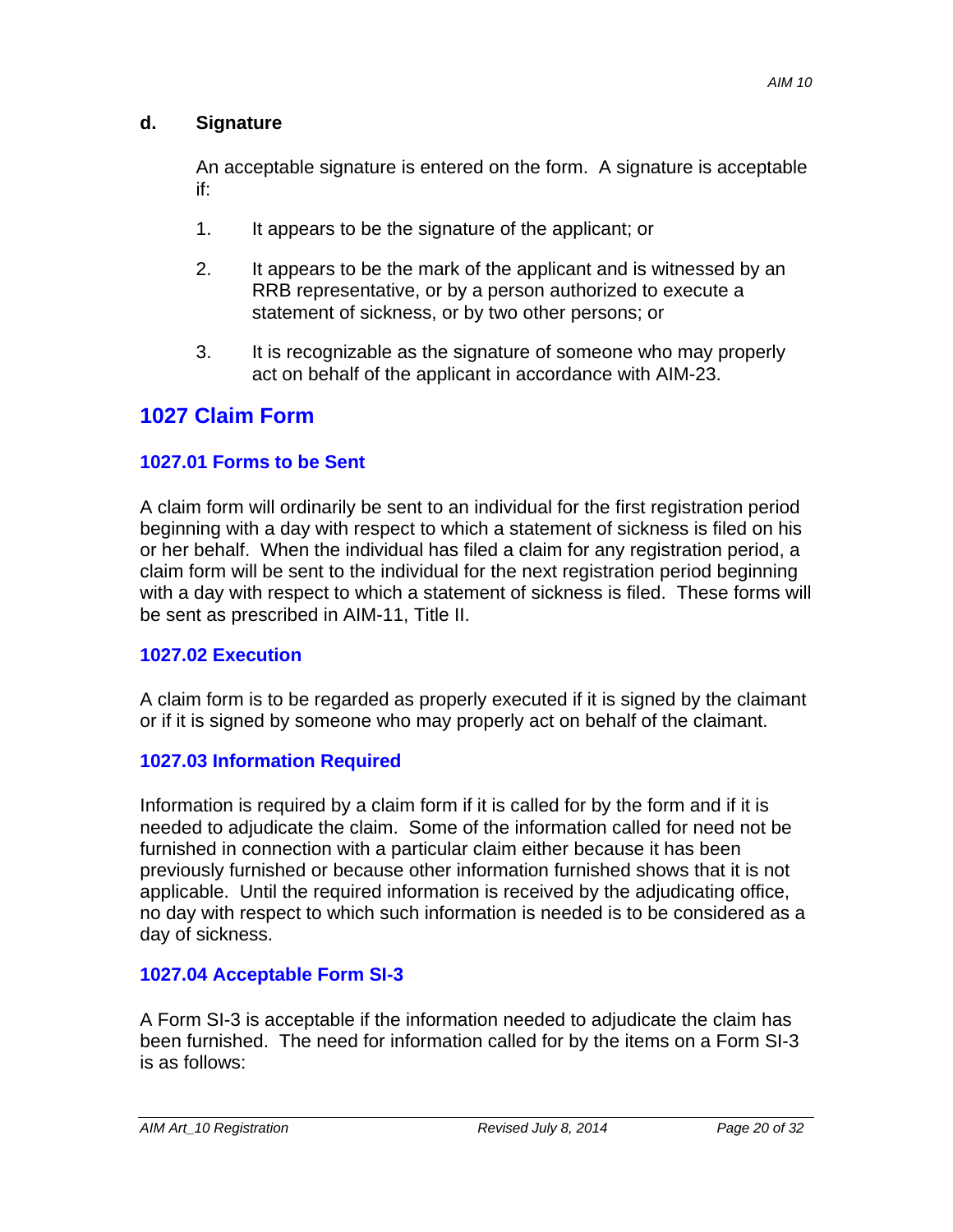### **a. Days claimed**

The entries on the claim form must show clearly which days are claimed. If the entries are unclear, the claimant may be contacted by telephone or letter for clarification. If entries are missing or incomplete, the form is to be returned to the claimant for proper completion.

## **b. Wages and other payments**

If no entry has been made regarding any wages or other payments received by the claimant, or if an entry has been made and is apparently incorrect, information with respect to these items need not be obtained except as specifically provided under applicable instructions in the AIM or DPOM/FOM.

## **c. Signature**

An acceptable signature must appear on the form. A signature is acceptable if:

- 1. It appears to be the signature of the claimant; or
- 2. It appears to be the mark of the claimant and is witnessed by an RRB representative, or by a person authorized to execute a statement of sickness, or by two other persons; or
- 3. It is recognizable as the signature of someone who may properly act on behalf of the claimant.

# **1028 Filing Claim Forms**

# **1028.01 Prescribed Time for Filing**

An employee's claim for sickness benefits is to be filed within 30 days after the last day of the registration period or within 30 days after the day on which the claim form was mailed to the employee, whichever is later.

## **1028.02 Normally Filed**

A claim for sickness benefits with respect to any registration period is normally filed if:

a. The claim form was received at an office of the RRB within 30 days after the later of (i) the last day of the registration period shown on the claim form or (ii) the day such claim form was mailed to the employee, or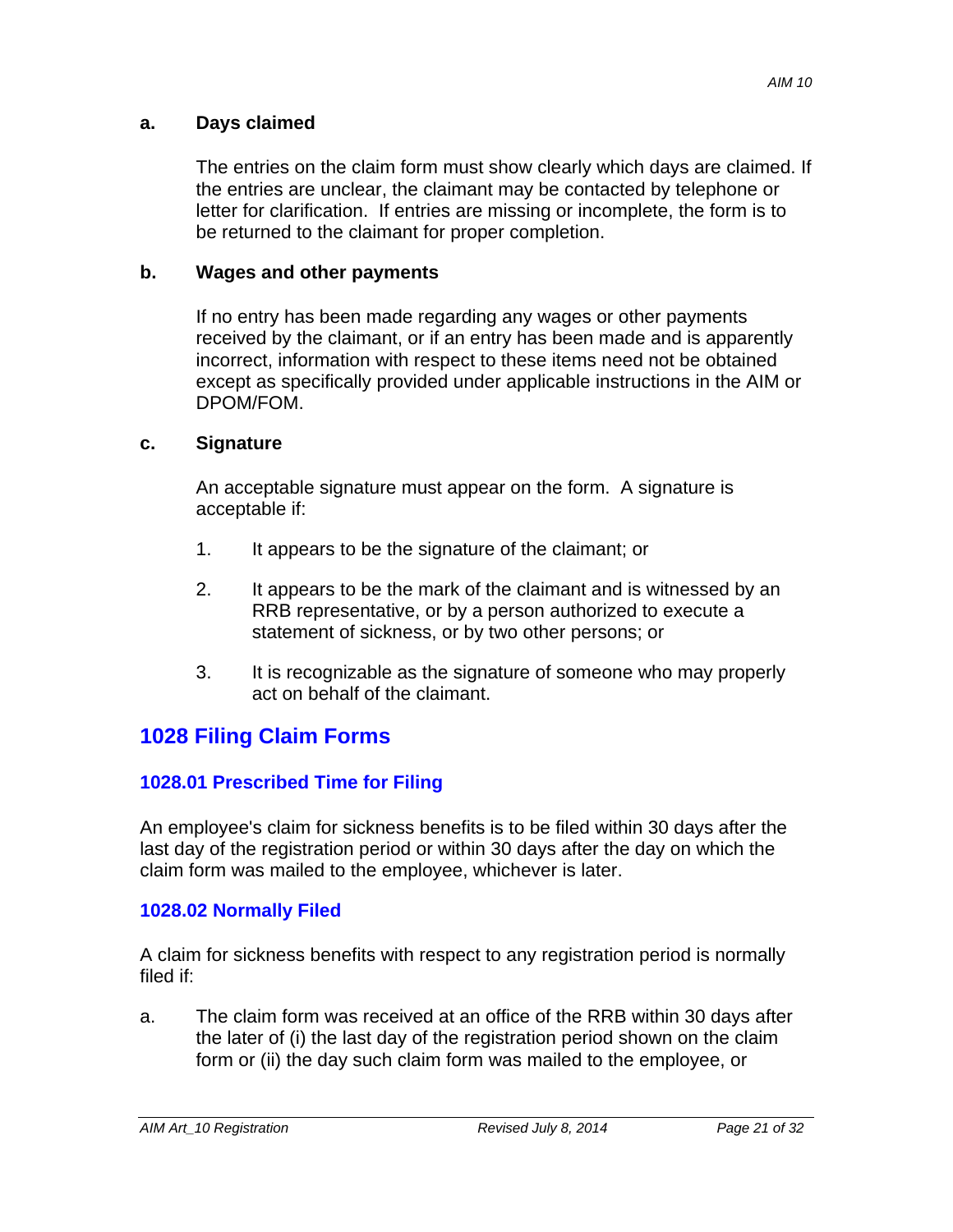b. There is evidence that the claim form was mailed to an office of the RRB in accordance with the instructions on the form and was received there.

### **1028.03 Further Consideration**

If a claim form is not normally filed, consideration is to be given to any evidence of conditional filing in accordance with AIM-1029.02.

# **1029 Determination on Conditional Filing of Forms**

### **1029.01 Consideration if Form not Normally Filed**

#### **a. Statement of sickness**

When a Form SI-1b with respect to a particular day was mailed later than the seventh day after such day and was received at an office of the RRB later than the ninth day after such day, consider the possibility that a statement of sickness was conditionally filed within the prescribed time, provided that it is received within two years of the first day for which the employee wishes to claim benefits.

### **b. Claim Form**

When a claim form is not normally filed, consider the possibility that the claim is conditionally filed within the prescribed time, provided that it is received within two years of the first day for which the employee wishes to claim benefits.

### **1029.02 Employee prevented from Filing by Circumstances Beyond his or her Control**

An employee's statement of sickness or claim form is conditionally filed within the prescribed time, if the employee made a reasonable effort to file within the prescribed time but was prevented from doing so by circumstances beyond his or her control, and if such statement or claim was received at an RRB office within a reasonable time following the removal of the circumstances that prevented the employee from filing the form.

For the purposes of this provision, if a statement of sickness is not received within the prescribed time (10 days) but is received within 30 days of the first day that an employee intends to claim as a day of sickness, the RRB will consider that the employee made a reasonable effort to file the statement within the prescribed time, unless affirmative evidence shows that the delay was not the result of circumstances beyond the employee's control.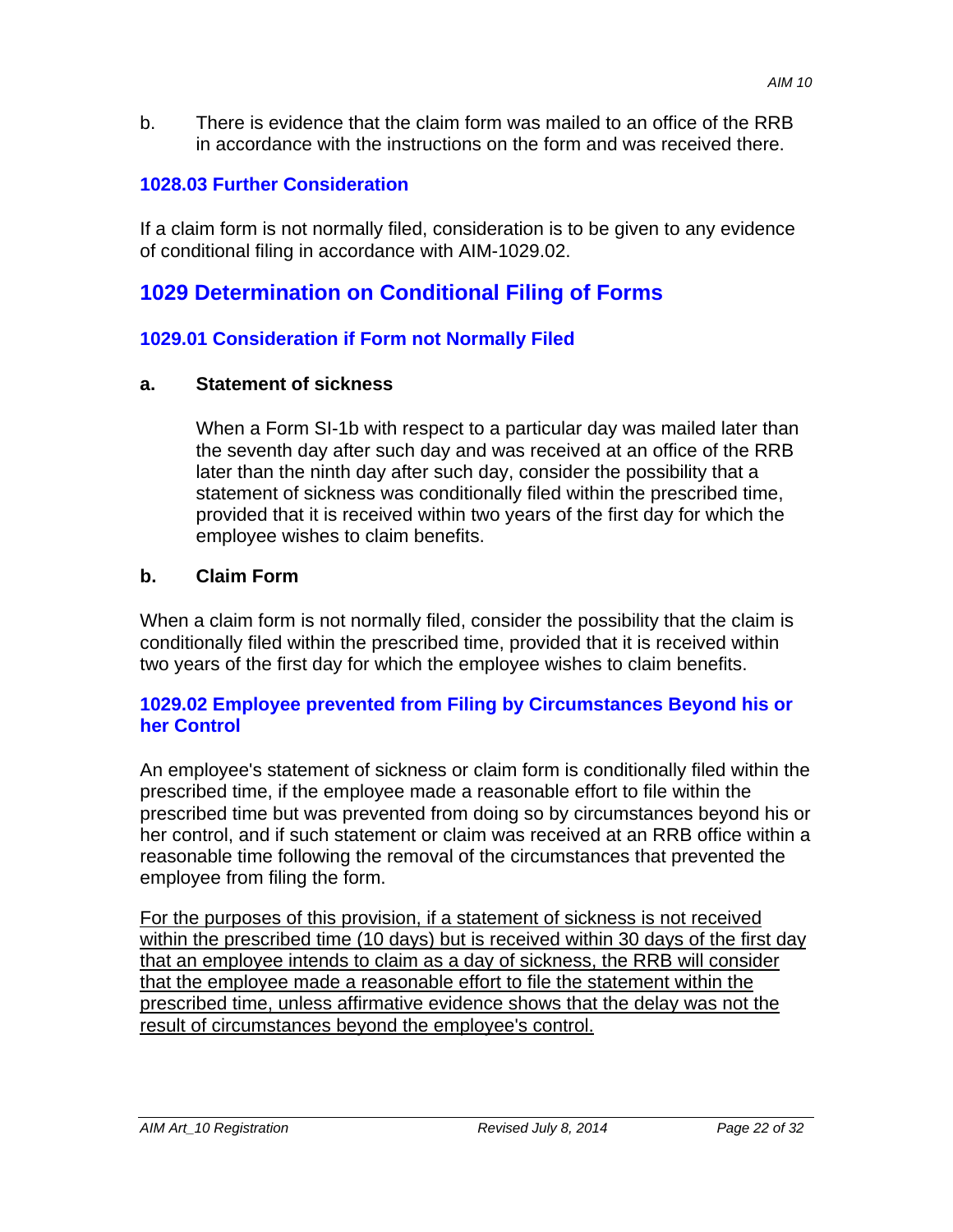## **a. Effort**

- 1. An employee is expected to make an effort to file within the prescribed time, except in situations where the employee's physical or mental condition prevents such an effort. An effort to file a form is to be considered in relation to the employee's situation. Any action which might reasonably be expected to result in the filing of an employee's statement of sickness or claim form within the prescribed time would be considered as a proper effort, provided that the employee, upon finding that such action is ineffective, takes other appropriate action.
	- (a) If information relating to an employee's infirmity is received at an office of the RRB within the time prescribed for filing a statement of sickness or claim form, or is mailed to an office of the RRB within the time specified, it is to be considered that the employee made a proper effort to file a statement of sickness or claim form. Any correspondence indicating that the employee is sick and wants to claim sickness benefits is considered as a communication relating to the employee's infirmity.
	- (b) If an employee is confined in a hospital and sends in an application for sickness benefits during confinement or shortly after being released, it is to be considered that the employee made a proper effort to file a statement of sickness with respect to the days when he or she was in the hospital.
	- (c) If an employee in the circumstances described in "b" above entered the hospital within seven days after the first day which he or she wishes to claim as a day of sickness, consider that the employee made a proper effort to file a statement of sickness with respect to all the days which he or she wishes to claim.
	- (d) An employee's action to obtain Forms SI-1a and SI-1b shows an effort to file. If an employee's statement of sickness is received within a reasonable time after the date he or she took action to obtain the forms, the statement of sickness may be considered filed with respect to the seventh day prior to the date of such action. Forms supplied by a field office will normally be notated by the field office with an entry showing the date the forms were provided to the claimant.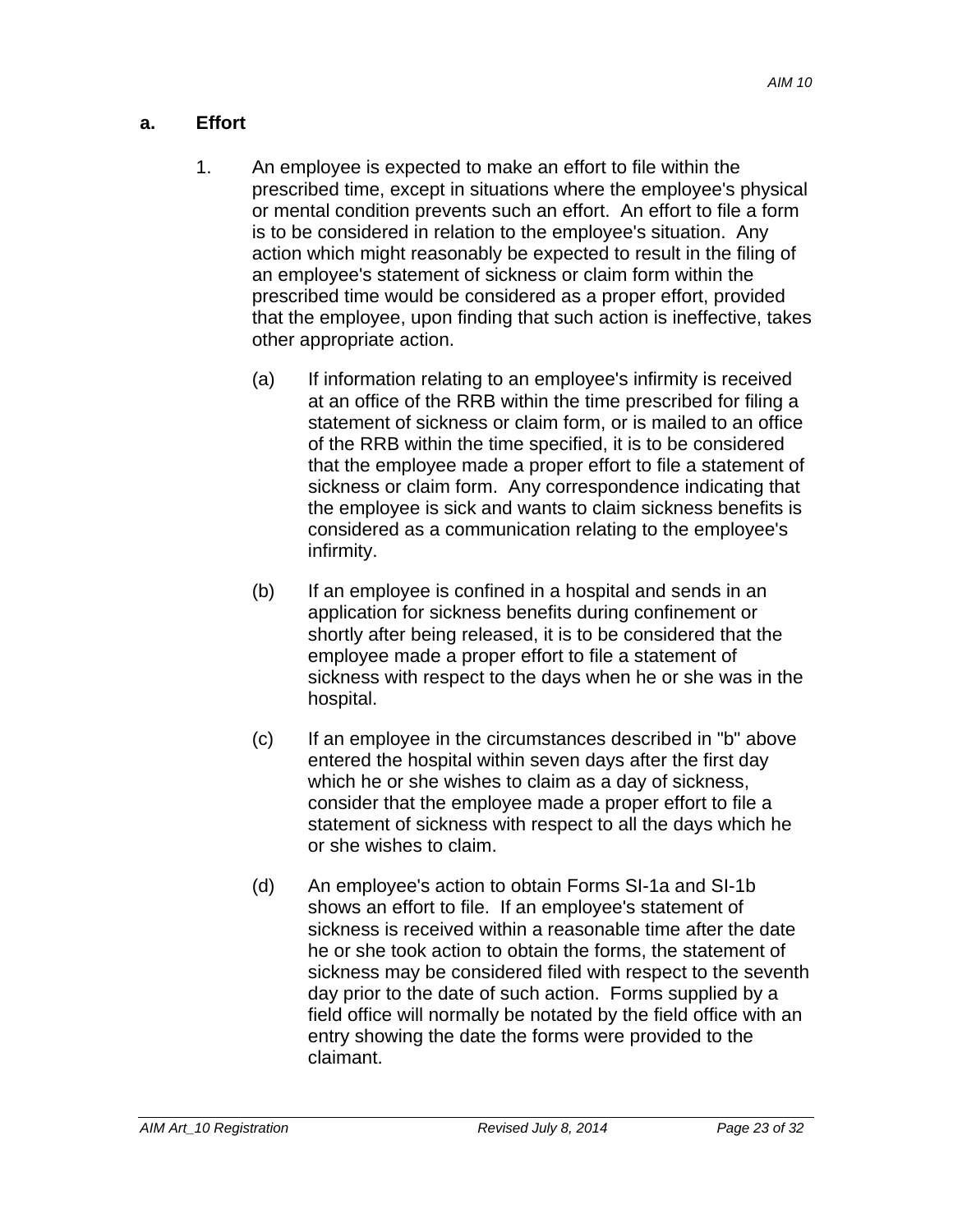2. A claimant who delivers or mails a claim on the last day which he or she claims or on any subsequent day before the normal filing period for the claim has ended has made a reasonable effort to file the form within the prescribed time.

### **b. Circumstances beyond employee's control**

An employee is considered as prevented from filing a statement of sickness or claim form by circumstances beyond his or her control when:

- 1. The employee is confined to home or to a hospital and the delay in filing is attributable to this confinement. This condition is met where the employee is confined:
	- (a) to a hospital and his or her statement of sickness is filed within a reasonable time after leaving the hospital, unless there is information that the employee did not make a proper effort to file a statement of sickness.
	- (b) to home, is bedridden, or confinement otherwise prevented timely filing a statement of sickness.
- 2. The employee's statement of sickness is in the possession of his or her doctor or in the possession of a hospital. It is considered that this circumstance exists if:
	- (a) the employee gave or sent the form to a doctor or hospital for execution within the normal time for mailing, and the form was not returned within the normal filing period; or
	- (b) a supervisory official of the hospital states that the delay in filing was caused by the hospital; or
	- (c) the doctor states that the delay in filing was caused by him or her; or
	- (d) the application or claim form, mailed with the statement of sickness, was dated within the normal period for mailing and was mailed from a hospital in which the employee was confined or to which he or she sent the form for execution; or
	- (e) the date the statement of sickness was signed by the doctor or hospital official is within 30 days of the date the application was signed by the employee and the forms are received at an office of the RRB within 10 days of the date of the doctor's signature on Form SI-1B, unless there is evidence that the doctor delayed the forms beyond the 10 days. The employee is considered to have made a proper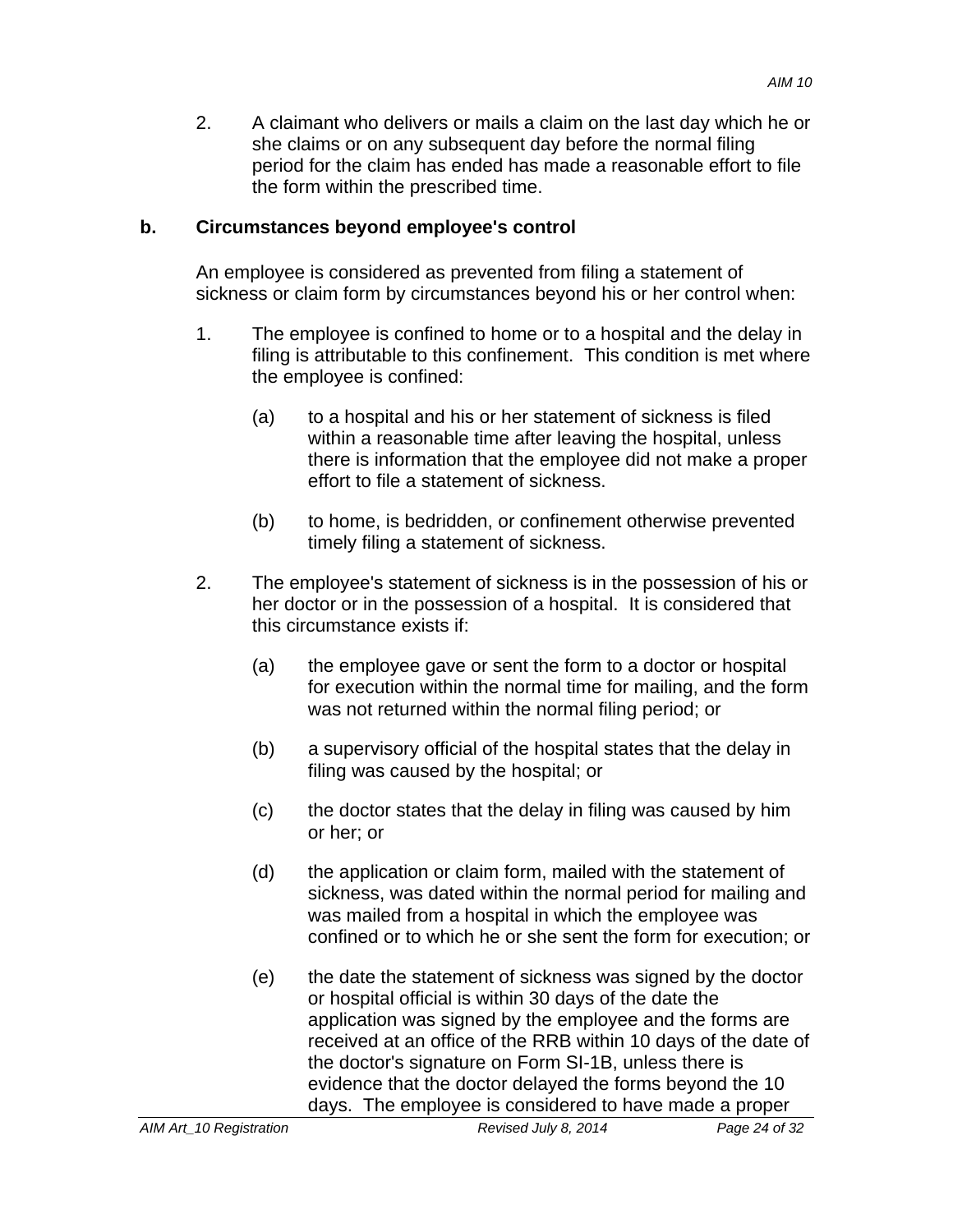effort to file a statement of sickness with respect to the seventh day before the application was signed.

NOTE: Anytime a SI-1B is received more than 30 days after the SI-1A, a filing date needs to be entered on the SI-1B screen on Rucs.

- 3. Information in a doctor's statement shows that the employee could not sign forms. (If the delay in filing the form was due to the employee's inability to sign forms, it should be determined whether the statement is supported by medical evidence.)
- 4. Forms for applying for sickness benefits are not available at a place where such forms are ordinarily kept for distribution; or a form (either statement of sickness or claim form) which was sent to the employee by an RRB office was not received by the employee. In the absence of evidence to the contrary, an employee's statement may be accepted as correct.
- 5. Within the normal time for mailing the form, the employee gave it to someone who he or she could reasonably trust to mail it, and that person failed to mail it within the time specified.
- 6. The employee was given misinformation by someone whom he or she could reasonably expect to furnish correct information.
- 7. The employee misunderstood the instructions on the form.
- 8. There is evidence that the employee's infirmity caused physical weakness, mental incapacity or extreme anxiety, such that the employee could not be expected to take effective action toward filing a statement of sickness.

# **1029.03 Registration for unemployment benefits**

An employee's statement of sickness with respect to any day is considered as conditionally filed within the prescribed time if:

- a. The employee registered for the day in accordance with the regulations of the RRB; and
- b. The employee's claim to the day as a day of unemployment was denied on the grounds that the employee was not able to work on such day; and
- c. A properly executed statement of sickness was received within a reasonable time.

For the purpose of this subsection, consider that the statement of sickness was received within a reasonable time, if it was obtained in connection with the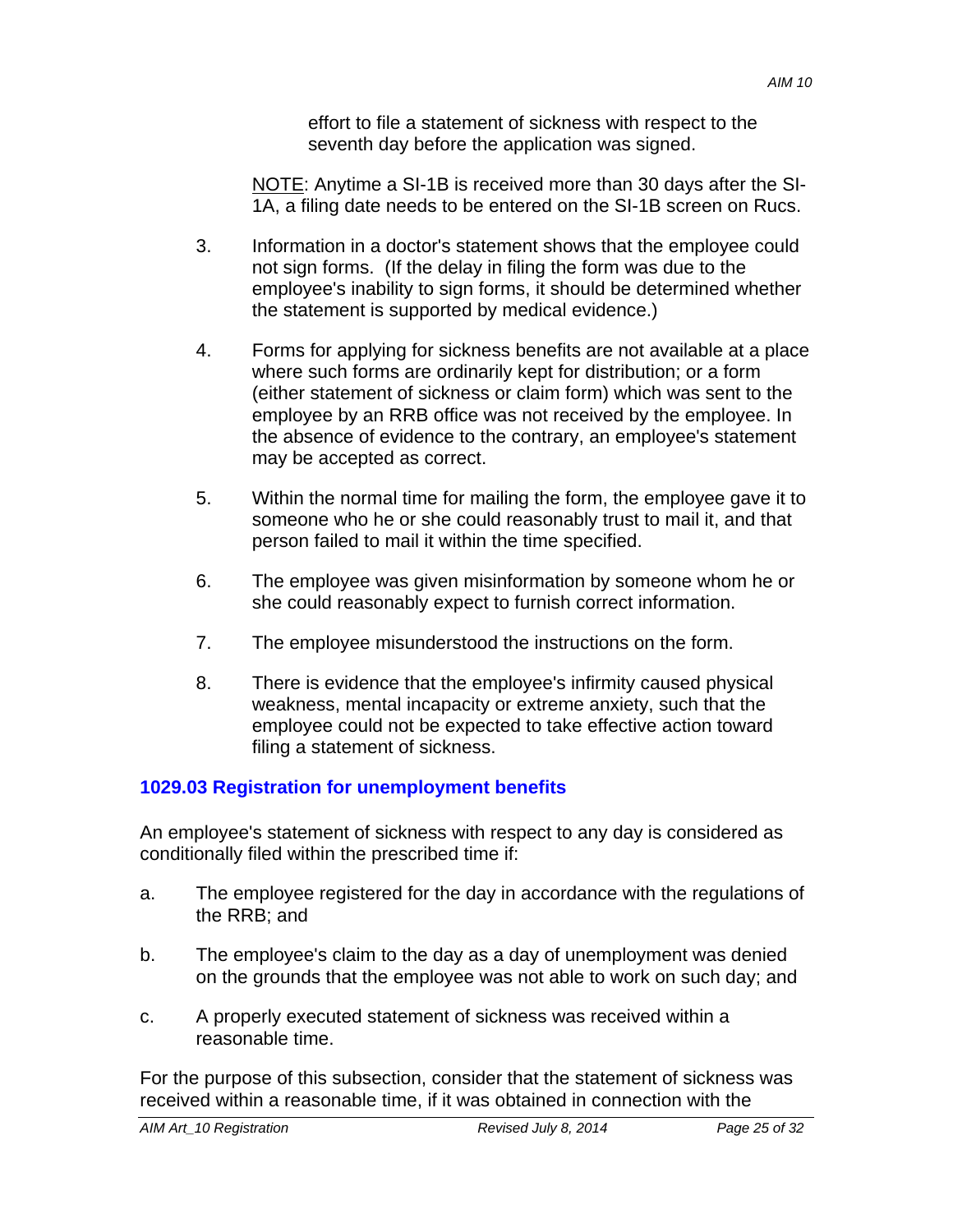adjudication of the employee's claim for unemployment benefits or was received within the time prescribed for the filing of a sickness claim form or forms sent to the employee when he or she was notified of the denial of his or her claim to the day as a day of unemployment.

### **1029.04 Obsolete Form Filed**

If an employee files an obsolete statement of sickness form with the prescribed time and after being so informed, files the proper statement of sickness form within a reasonable period of time thereafter, the proper form is to be considered as conditionally filed within the prescribed time. If the obsolete form contains sufficient information to make a determination concerning inability to work, the obsolete form is to be considered an acceptable statement of sickness.

### **1029.05 Reasonable Time**

Except as provided in AIM-1029.03, a statement of sickness or claim form is considered as received within a reasonable time if it is received at an office of the RRB within ten days after:

- a. The date on which an RRB office mailed a reply to a communication relating to the employee's infirmity; or
- b. The date on which a communication relating to the employee's infirmity, not requiring a reply was mailed to an office of the RRB.
- c. The first day on which circumstances or conditions preventing the employee from filing the form no longer exist.

## **1029.06 Time Limit on Conditional Filing**

A form is not considered filed within the time prescribed with regard to it unless it is received at an office of the RRB within two years of the day in question. If a form is not received within two years of the first day for which the employee wishes to claim benefits, take action as follows:

#### **a. All days prior to two-year limit**

If all days for which an employee wishes to claim sickness benefits are earlier than two years prior to the date the form is received at an office of the RRB, the form is not be considered filed within respect any day.

## **b. Some but not all days prior to two-year limit**

If some but not all days for which an employee wishes to claim sickness benefits are earlier than two years prior to the date the form is received at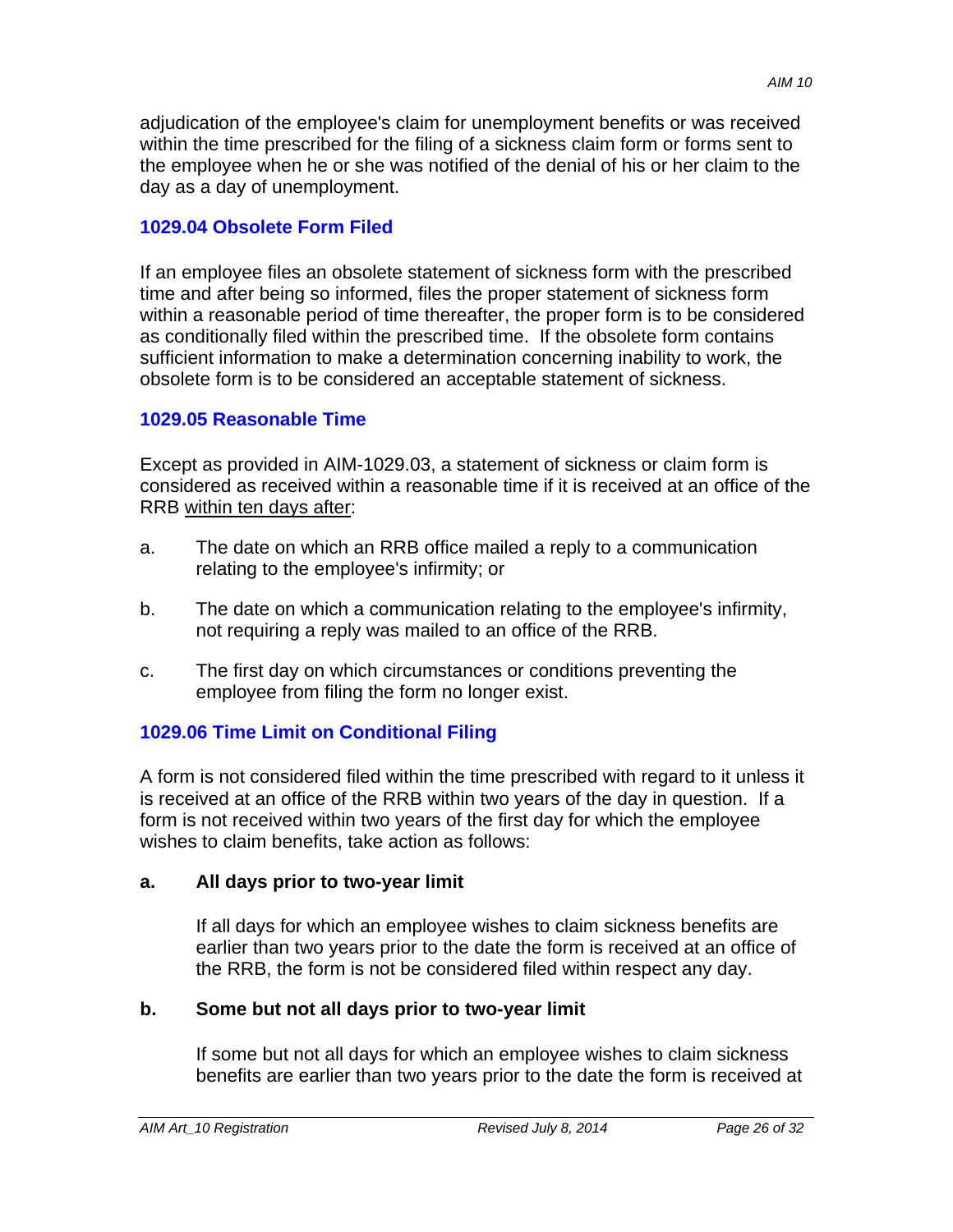an office of the RRB, submit a request for opinion to the the Office of Programs - Policy &Systems (OP-P&S).

## **1029.07 Circumstances not beyond employee's control**

The phrase "circumstances beyond his or her control" does not include an employee's forgetfulness, lack of knowledge of the sickness benefit program or the time limit for filing for sickness benefits, or any other lack of diligence by the employee.

# **1030 Determining the Date on Which a Form or Communication Was Mailed**

The postmark date is considered to be the date on which such form or communication was mailed. If there is no postmark on such a document, the postmark date on the envelope in which the document was received is considered to be the mailing date. However, experience sometimes shows that the date of postmark is later than the date of mailing. If mail from the locality where the document was mailed is often postmarked on the day after it is mailed, and if the time shown in the postmark is in the morning, it may be considered that the document was mailed on the day before the date of the postmark. If there is no postmark, the mailing date is considered to be the second business day prior to the date on which the document was received in an office of the RRB.

# **1031 Action When Employee Cannot Get Statement of Sickness Executed**

#### **1031.01 Designation of Person to Execute Statement**

If an employee does not submit an acceptable statement of sickness and he or she cannot get a statement executed because a person who may execute statements of sickness is not available to examine or treat the employee, the adjudicating office is to submit the case through channels for consideration of designating a person to execute a statement of sickness.

#### **1031.02 Special Medical Examination**

Occasionally, there may be information that an employee cannot get a statement of sickness executed although a person who may execute statements of sickness is available to examine or treat the employee. In such case, the adjudicating office may arrange for a medical examination in accordance with AIM-31. When such an examination is made and the employee's claim to benefits is based on medical evidence obtained at the expense of the RRB, consideration is to be given in accordance with section 12(n) of the Act, to deducting a reasonable charge from benefits payable. Prior approval for any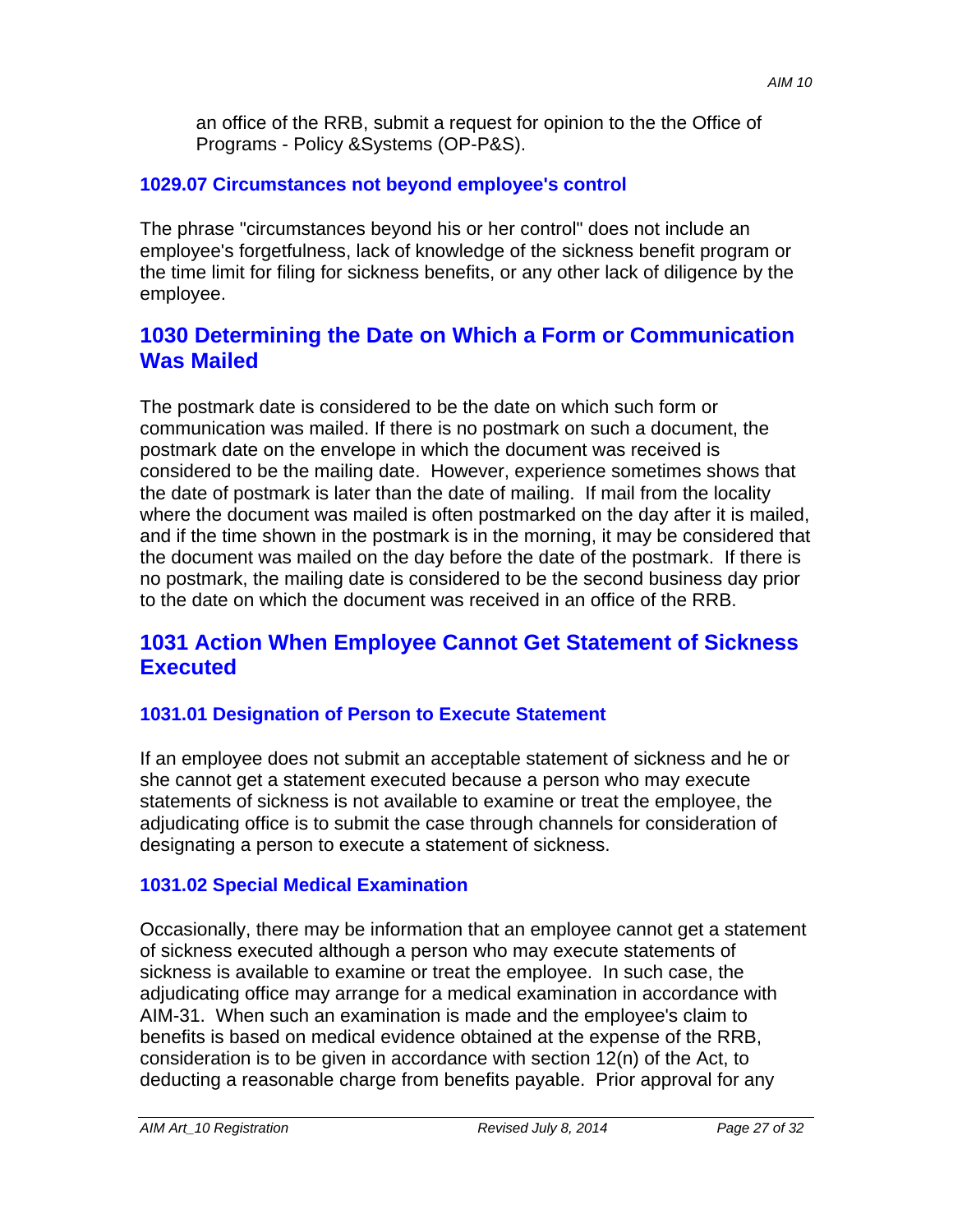such deduction is to be obtained from the Chief of Sickness and Unemployment Benefits Section.

# **Appendices**

# **Appendix A - Examples of Earliest Initial Filing Date**

## Examples Showing The Earliest Date With Respect To Which A Statement Of Sickness May Be Considered Filed.

Each example is based on June 30 as the last day of employment and a two-day interval between mailing of forms and receipt in the Board office.

Example 1

| 7/08 | Employee sends letter to an office<br>of the RRB: "Please send me<br>sickness application form." | Filed with respect to July 1. Written<br>inquiry shows effort to file. SI-1a/b<br>received "within a reasonable time"<br>after they were sent to claimant. |
|------|--------------------------------------------------------------------------------------------------|------------------------------------------------------------------------------------------------------------------------------------------------------------|
| 7/10 | An office of the RRB sends SI-<br>1a/b.                                                          |                                                                                                                                                            |
| 7/17 | Employee mails completed forms<br>to an office of the RRB.                                       |                                                                                                                                                            |

Example 2

| 7/12 | Employee sends letter to an office<br>of the RRB: "Please send<br>sickness application blank. I can't<br>get one here. Yesterday I tried<br>three different places - all out." | Filed with respect to July 4.<br>Claimant reports no effort made to<br>file prior to July 11. |
|------|--------------------------------------------------------------------------------------------------------------------------------------------------------------------------------|-----------------------------------------------------------------------------------------------|
| 7/15 | An office of the RRB sends SI-<br>1a/b.                                                                                                                                        |                                                                                               |
| 7/23 | Employee mails completed forms<br>to an office of the RRB.                                                                                                                     |                                                                                               |

# Example 3

| 7/08 | Employee obtains SI-1a/b from<br>field office. | Filed with respect to July 1. Action<br>of obtaining forms shows effort to<br>file. |
|------|------------------------------------------------|-------------------------------------------------------------------------------------|
|------|------------------------------------------------|-------------------------------------------------------------------------------------|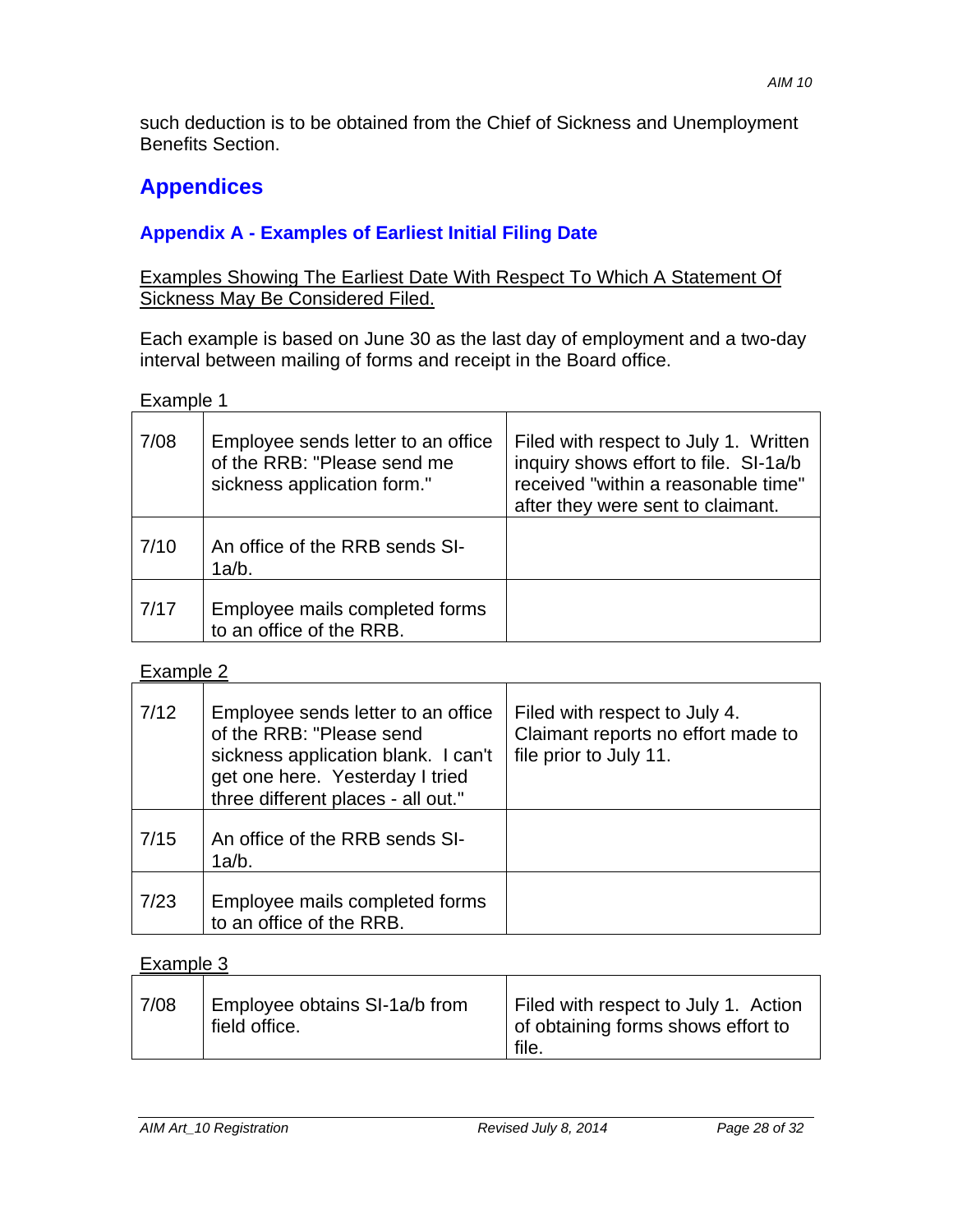| 7/10 | Employee mails completed forms |
|------|--------------------------------|
|      | I to an office of the RRB.     |

## Example 4

| 7/10 | Employee calls at field office, says<br>"I just found out about sickness<br>benefits. Where do I apply?"<br>Field office furnishes forms. | Filed with respect to July 3. Action<br>of obtaining forms shows effort to<br>file Claimant's statement indicates<br>delay not due to circumstances<br>beyond the claimant's control. |
|------|-------------------------------------------------------------------------------------------------------------------------------------------|---------------------------------------------------------------------------------------------------------------------------------------------------------------------------------------|
| 7/14 | Employee brings completed forms<br>to field office.                                                                                       |                                                                                                                                                                                       |

# Example 5

| 7/12 | Employee mails completed SI-1a<br>to an office of the RRB.     | Filed with respect to July 1.<br>Statement of sickness within 30<br>days of July 1 clear evidence that<br>delay the result of circumstances<br>beyond claimant's control. |
|------|----------------------------------------------------------------|---------------------------------------------------------------------------------------------------------------------------------------------------------------------------|
| 7/16 | Employee mails SI-1b, completed<br>by doctor on the same date. |                                                                                                                                                                           |

# Example 6

| 7/10 | Employee calls at field office and<br>obtains forms. | Filed with respect to July 1.<br>Statement of sickness is received<br>within 30 days of July 1 with no<br>clear evidence that delay was not<br>the result of circumstances beyond<br>claimant's control. |
|------|------------------------------------------------------|----------------------------------------------------------------------------------------------------------------------------------------------------------------------------------------------------------|
| 7/11 | Employee brings completed forms<br>to field office.  |                                                                                                                                                                                                          |

# Example 7

| 7/12 | Employee mails letter to an office<br>of the RRB: "I just found out today<br>about sickness benefits. Send me<br>forms." | Filed with respect to July 18. Effort<br>made to file on July 12. However,<br>statement of sickness was not<br>received within 10 days after forms<br>were furnished. The forms are not<br>considered as having been<br>received within a reasonable time. |
|------|--------------------------------------------------------------------------------------------------------------------------|------------------------------------------------------------------------------------------------------------------------------------------------------------------------------------------------------------------------------------------------------------|
|------|--------------------------------------------------------------------------------------------------------------------------|------------------------------------------------------------------------------------------------------------------------------------------------------------------------------------------------------------------------------------------------------------|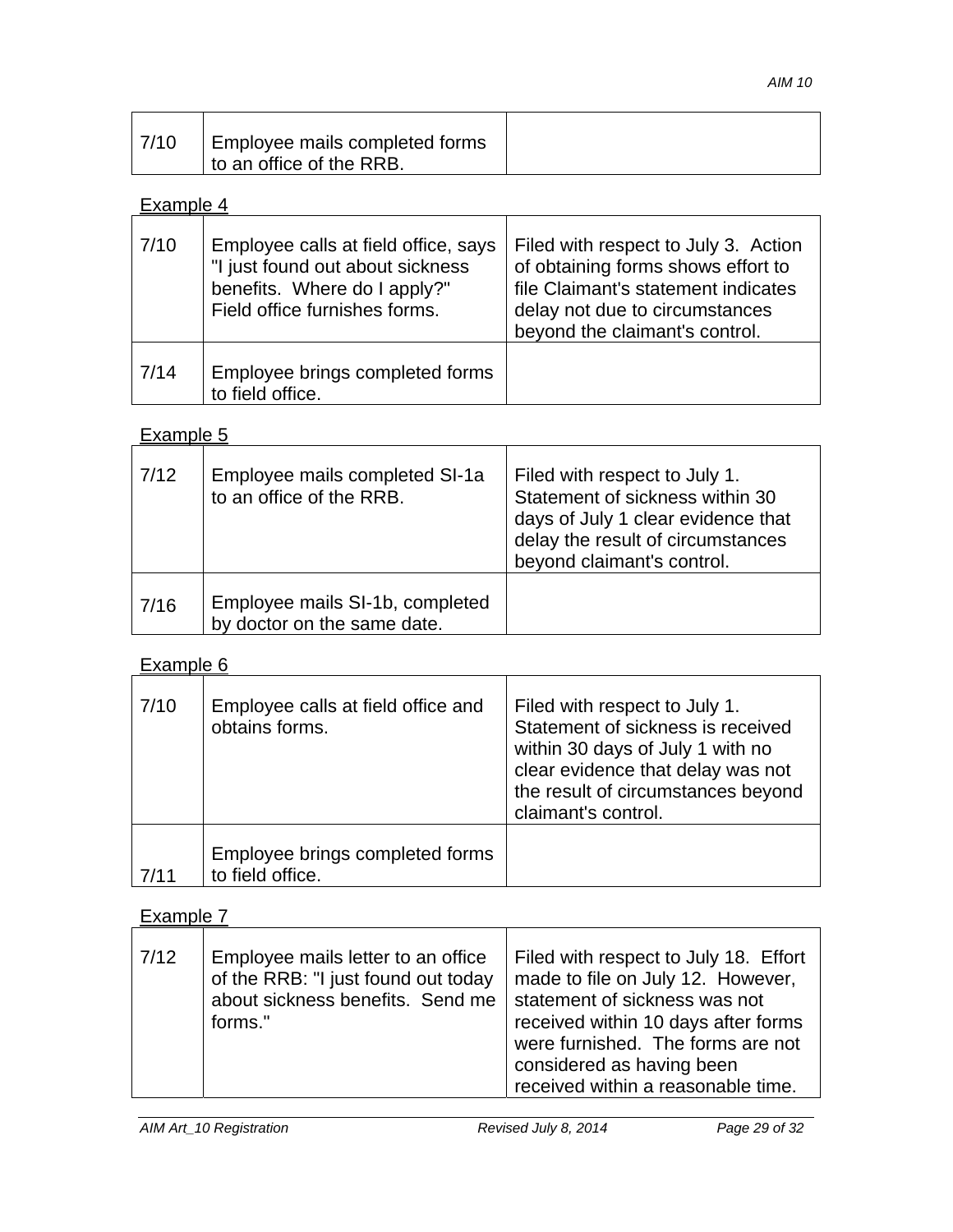| 7/14 | An office of the RRB sends forms.                          |  |
|------|------------------------------------------------------------|--|
| 7/25 | Employee mails completed forms<br>to an office of the RRB. |  |

# Example 8

| 7/12 | Employee mails letter to an office<br>of the RRB: "I just found out<br>today about sickness benefits.<br>Send me forms.                                                       | Filed with respect to July 5. Effort<br>made to file on July 12. Delay<br>attributable to doctor. |
|------|-------------------------------------------------------------------------------------------------------------------------------------------------------------------------------|---------------------------------------------------------------------------------------------------|
| 7/14 | An office of the RRB sends forms.                                                                                                                                             |                                                                                                   |
| 7/25 | Employee mails completed forms<br>to an office of the RRB and writes:<br>"I took form to the doctor to sign<br>on July 20 but he was sick and<br>couldn't see me until today. |                                                                                                   |

# Example 9

| 7/10 | Form SI-1a signed. No evidence<br>to show when forms were<br>obtained. | Filed with respect to July 1.<br>Statement of sickness is received<br>within 30 days of July 1 with no<br>clear evidence that delay was not<br>the result of circumstances beyond<br>claimant's control. |
|------|------------------------------------------------------------------------|----------------------------------------------------------------------------------------------------------------------------------------------------------------------------------------------------------|
| 7/26 | Form SI-1b signed by doctor or<br>hospital official.                   |                                                                                                                                                                                                          |
| 7/28 | Forms SI-1a/b are received in an<br>office of the RRB.                 |                                                                                                                                                                                                          |

# Example 10

| 7/08 | Forms SI-1a/b furnished to<br>employee by a district office.<br>District office enters date<br>furnished on forms. | Filed with respect to July 1. Action<br>of obtaining forms shows effort to<br>file. |
|------|--------------------------------------------------------------------------------------------------------------------|-------------------------------------------------------------------------------------|
| 7/16 | Completed forms SI-1a/b received<br>in an office of the RRB.                                                       |                                                                                     |